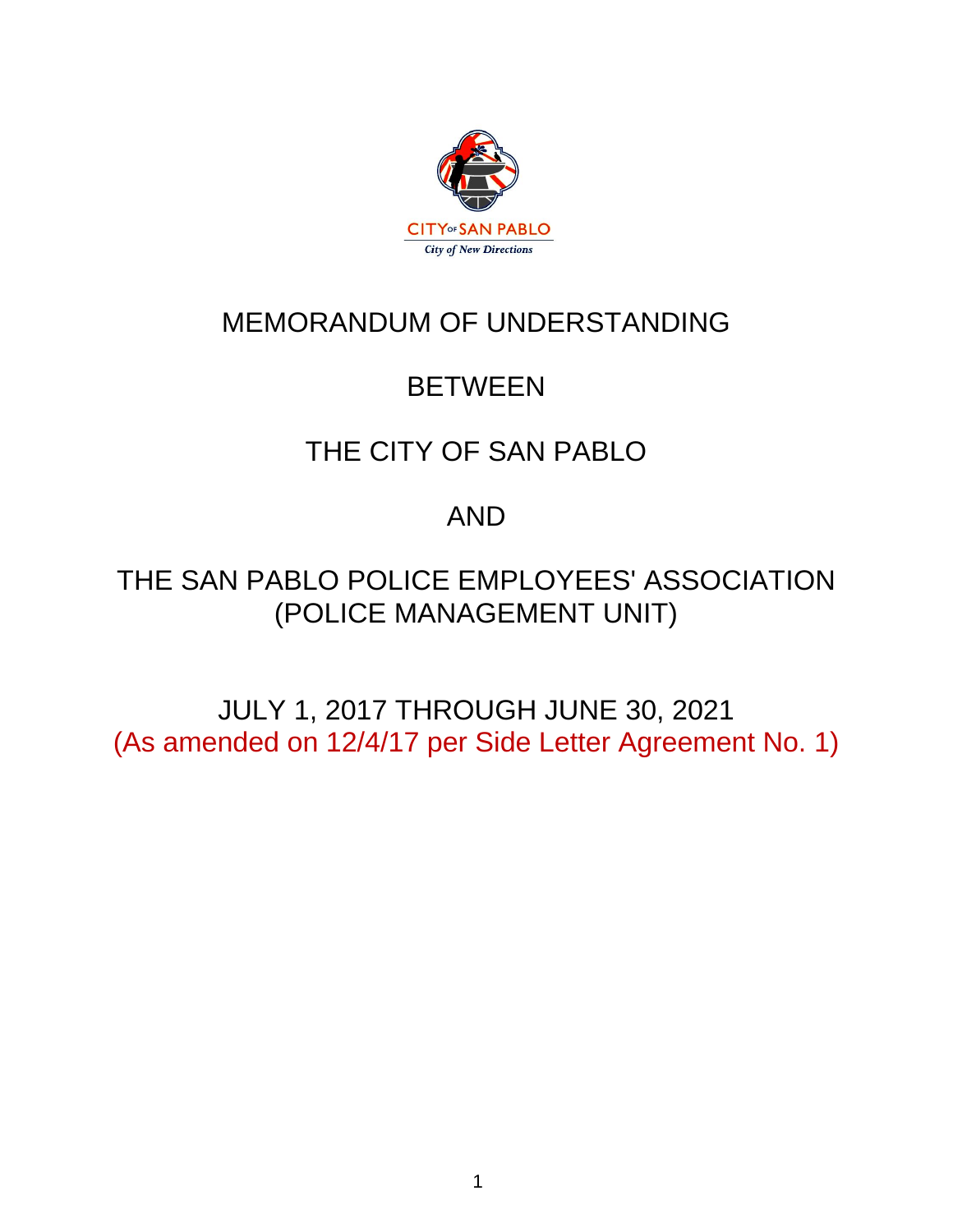# TABLE OF CONTENTS

| SECTION 1. |  |
|------------|--|
| SECTION 2. |  |
| SECTION 3. |  |
| SECTION 4. |  |
| SECTION 5. |  |
| SECTION 6. |  |
| SECTION 7. |  |
| SECTION 8. |  |
| SECTION 9. |  |
|            |  |
|            |  |
|            |  |
|            |  |
|            |  |
|            |  |
|            |  |
|            |  |
|            |  |
|            |  |
|            |  |
|            |  |
|            |  |
|            |  |
|            |  |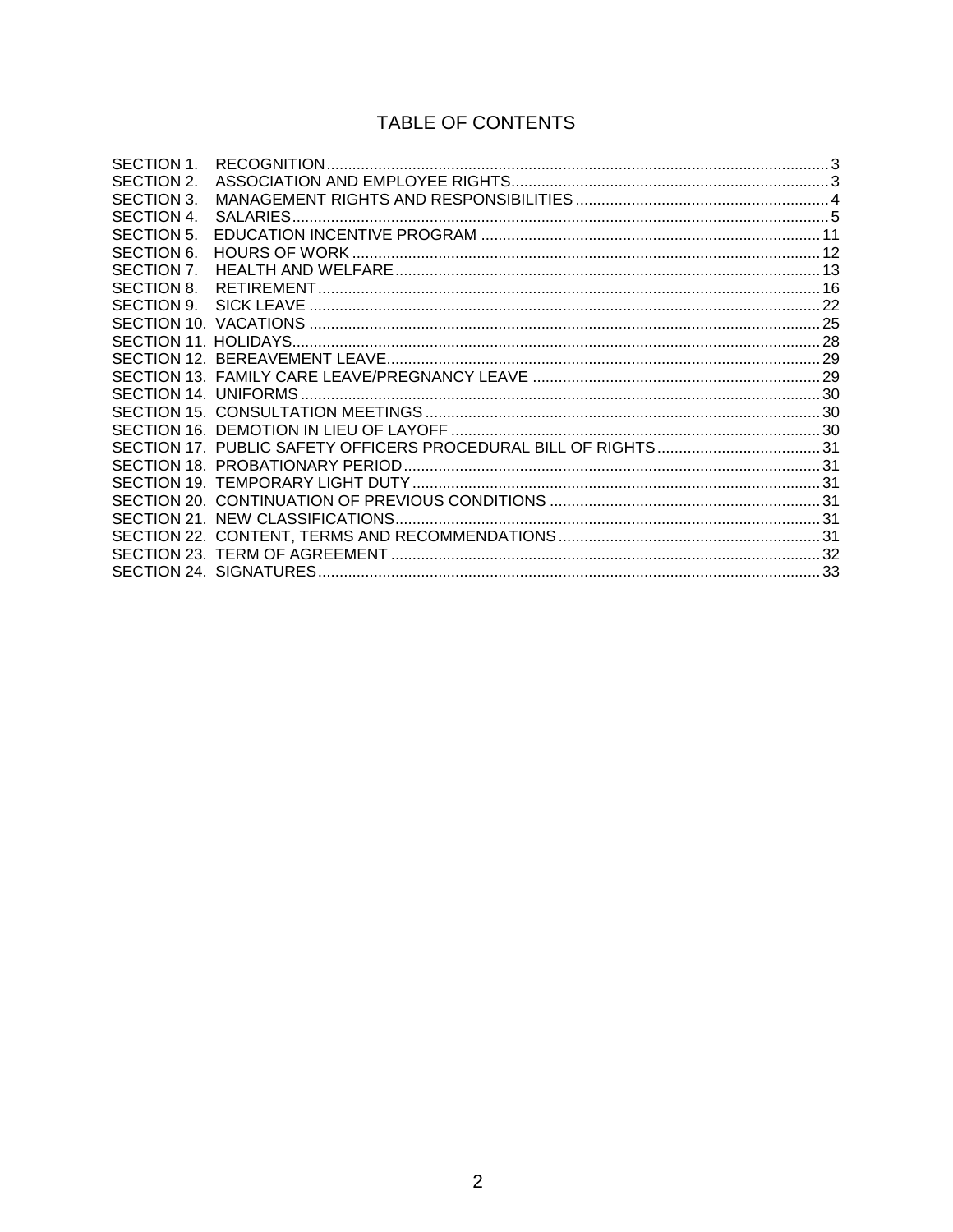This Memorandum is entered into pursuant to the provisions of Section 3500, et seq., of the Government Code of the State of California.

The City of San Pablo (hereinafter referred to as "City") and the San Pablo Police Employees' Association (hereinafter referred to as "Association"), (collectively referred to as the "parties"), have met and conferred in good faith regarding wages, hours and other terms and conditions of employment for the employees in the San Pablo Police Management Unit; have freely exchanged information, opinions and proposals; and have reached agreement on all matters relating the employment conditions and employeremployee relations of such employees.

This Memorandum of Understanding shall be presented to the San Pablo City Council as the joint recommendation of the undersigned parties for salary and employee benefit adjustments for the period commencing July 1, 2017 and ending June 30, 2021.

# <span id="page-2-0"></span>SECTION 1. RECOGNITION

The Association is the recognized employee association representing regular, full-time employees in the job classification of Police Lieutenant, Police Captain, and Police Support Services Manager.

# <span id="page-2-1"></span>SECTION 2. ASSOCIATION AND EMPLOYEE RIGHTS

#### **2.1 No Discrimination**

Employees represented by the Association shall be free to participate or not to participate in Association activities without interference, intimidation or discrimination, in accordance with State Law and City Policies, Rules and Regulations.

There shall be no discrimination by the City or Association because of race, creed, color, national origin, sex, or Association activities, against any employee or applicant for employment and, to the extent prohibited by applicable State and Federal Law, there shall be no discrimination because of age. There shall be no discrimination against any disabled person solely because of such disability.

Complaints based on this Section 2.1 (No Discrimination) with the exception of discrimination based on Association activities, shall be handled through the City's harassment/discrimination/retaliation complaint procedure and shall not be subject to the City's grievance procedure.

#### **2.2 The Association and Employee Rights Include:**

A. The right to represent its members before the City Council or Advisory Boards or Commissions, with regard to wages, hours and working conditions or other matters within the scope of representation.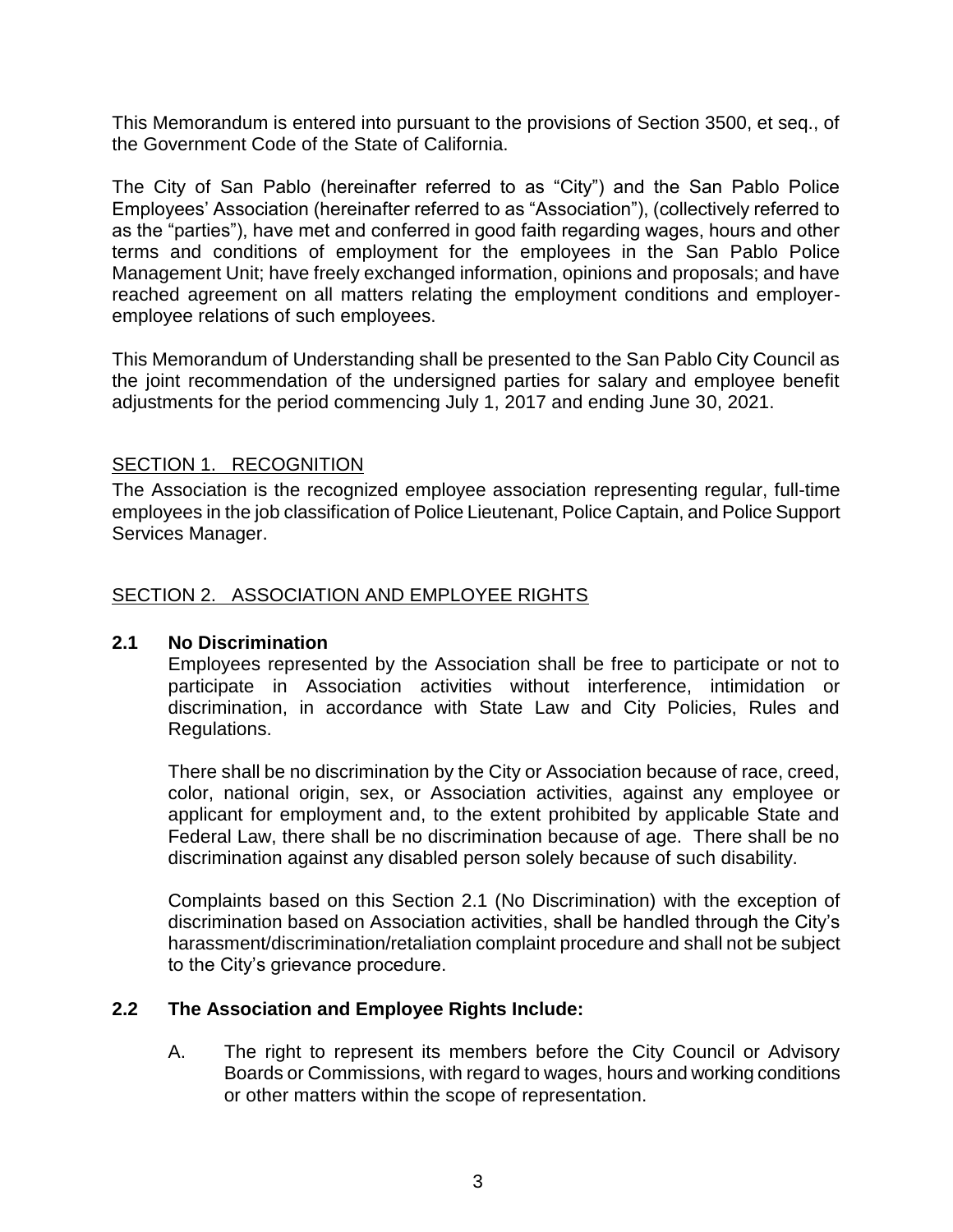- B. The right to be given reasonable written notice of any creation of, or change to, an Ordinance, Rule, Resolution or Regulation within the scope of representation.
- C. The City shall provide annually each July  $1<sup>st</sup>$  through the term of this agreement a bank of sixty-six (66) hours of paid leave hours to be used by designated representatives of the Association when meeting and conferring with Management representatives on matters of employer-employee relations or when engaged in activities the parties mutually agree are in the shared interest of more harmonious relations on matters within the scope of representation. The above is exclusive of paid release time required under the Meyers Milias Brown Act for negotiations of a successor MOU.
- D. The right to have payroll deductions made for payment of organization dues and for approved programs.
- E. The right to the use of designated space on bulletin boards by the Association in each building or facility where employees represented by the Association are assigned.
- F. The use of City facilities for Association activities providing that appropriate advance arrangements are made. The granting of such use may be conditioned on appropriate charges to offset the cost of such use.
- G. Reasonable access to employee work locations for officers of the Association and the officially designated representatives, for the purpose of processing grievances or contacting members of the Association concerning business within the scope of representation. Access shall be restricted so as not to interfere with the normal operations of the Department or with established safety or security requirements.
- H. Unless expressly labeled as such, nothing contained in this Agreement is a Waiver by the Association of its right to meet and confer on any proposed changes by the City of any matter(s) relating to employee conditions and employer-employee relations not included in this Agreement, including but not limited to: wages, hours and other terms and conditions of employment, during the term of this Agreement.

#### <span id="page-3-0"></span>SECTION 3. MANAGEMENT RIGHTS AND RESPONSIBILITIES

**3.1** Except as otherwise specifically provided in this Agreement, or amendments or revisions thereto, and subject to the right of an affected employee, personally or through his/her authorized representative, to dispute the actual application and impact of the City's actions, and of a recognized employee organization to claim that the exercise thereof violates the express provisions of an existing Memorandum of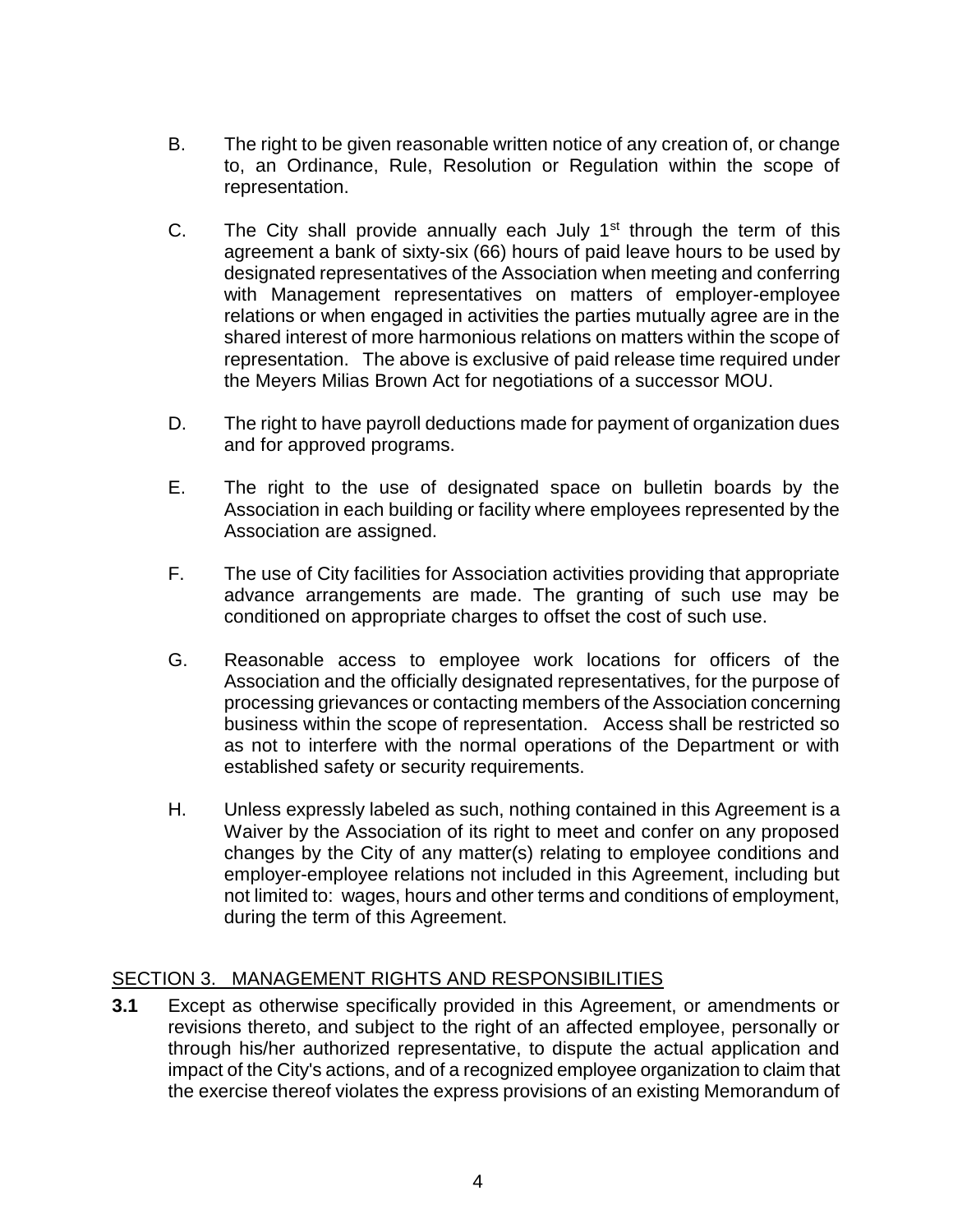Understanding between the City and said organization, the City has and retains the rights and functions of management, including but not limited to: the right to determine the methods, means and personnel by which its operations are to be conducted; to determine the mission of each of its constituent departments, boards and commissions; to set standards of service to be offered to the public considering employee safety and workload; to classify positions; to add or delete positions or classes; to establish standards for employment, promotion and transfer of employees; to establish and enforce dress and grooming standards; to direct its employees; to take disciplinary action for cause; to schedule employees; and to relieve its employees from duty because of lack of work or other legitimate reasons.

#### **3.2 Americans with Disabilities Act**

Because the ADA requires accommodations for individuals protected under the Act, and because these accommodations must be determined on an individual and on a reasonable, case-by-case basis, the parties agree that the provisions of this Agreement may be disregarded in order for the City to avoid discrimination relative to hiring, promotion, granting permanency, transfer, layoff, reassignment, termination, rehire, rates of pay, job and duty classification, seniority, leaves, fringe benefits, training opportunities, hours of work or other terms and privileges of employment, and the Association expressly waives any right to meet and confer in such situations.

The Association recognizes that the City has the legal obligation to meet with the individual employee to be accommodated before any adjustment is made in working conditions. Subject to the employee's written consent, the Association will be notified of these proposed accommodations prior to implementation by the City.

Any accommodation provided to an individual protected by the ADA shall not establish a past practice, nor shall it be cited or used as evidence of a past practice in the grievance/arbitration procedure.

Prior to disregarding any provision of this Agreement in order to undertake required accommodations for an individual protected by the Act, the City will provide the Association with written notice of its intent to disregard the provision, and will allow the Association the opportunity to discuss options to disregarding the Agreement.

#### <span id="page-4-0"></span>SECTION 4. SALARIES

#### **4.1 Paydays**

The City shall pay all employees on the fifth  $(5<sup>th</sup>)$  and twentieth  $(20<sup>th</sup>)$  of each month. Should the regular payday occur on a Saturday or Sunday, payment shall be made on the preceding Friday. Should a holiday occur on the regularly scheduled payday, checks shall be issued on the day preceding the holiday.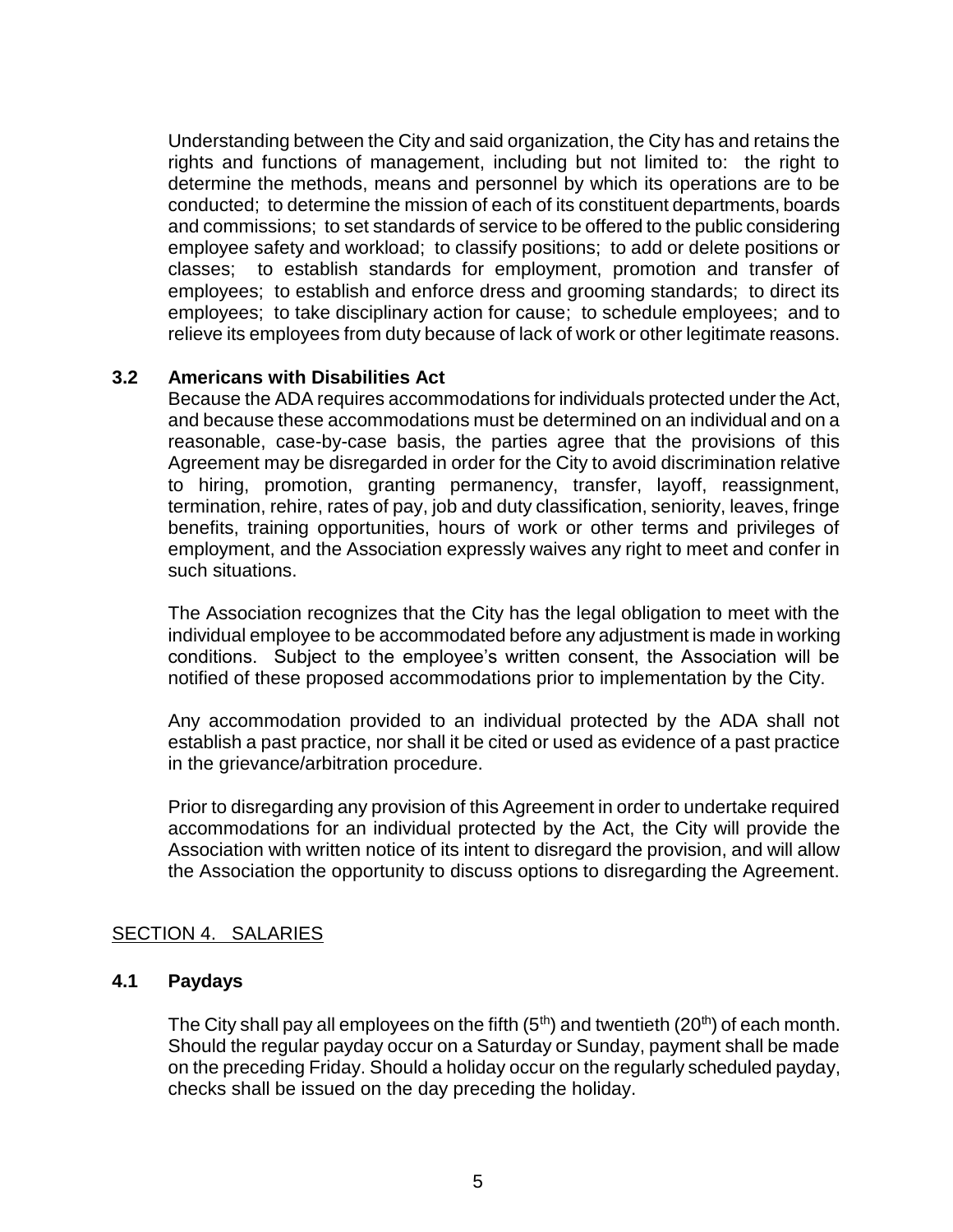#### **4.2 Salaries**

All classifications listed in Section 1, herein, shall receive salary increases as follows:

Contingent upon Association ratification and City Council approval of the Tentative Agreement for a successor MOU by July 3, 2017, effective July 1, 2017, salary schedule for Police Commanders shall be increased by three and eighty nine one hundredths percent (3.89%) in order to bring the salary schedule to five percent (5%) below the median of comparable cities, according to the City's total compensation survey as prepared by Bryce & Associates, dated March 2017. Any cost of living adjustment will be applied after the equity adjustment has been applied.

Contingent upon Association ratification and City Council approval of the Tentative Agreement for a successor MOU by July 3, 2017, effective July 1, 2017, there will be a three percent (3%) Cost of Living Adjustment for all classifications represented by the bargaining unit,

Effective July 1, 2018, there will be a three percent (3%) Cost of Living Adjustment for all classifications represented by the bargaining unit,

Effective July 1, 2019, there will be a three percent (3%) Cost of Living Adjustment for all classifications represented by the bargaining unit,

Effective July 1, 2020, there will be a three percent (3%) Cost of Living Adjustment for all classifications represented by the bargaining unit,

In recognition of recruitment and retention challenges faced by the City as evidenced by the current vacancy rate, sworn police personnel shall receive additional salary increases, as follows:

Contingent upon Association ratification and City Council approval of the Tentative Agreement for a successor MOU by July 3, 2017, effective July 1, 2017, there will be a one-half percent (0.5%) salary increase,

Effective July 1, 2018, there will be a one-half percent (0.5%) salary increase,

Effective July 1, 2019, there will be a one-half percent (0.5%) salary increase,

Effective July 1, 2020, there will be a one-half percent (0.5%) salary increase.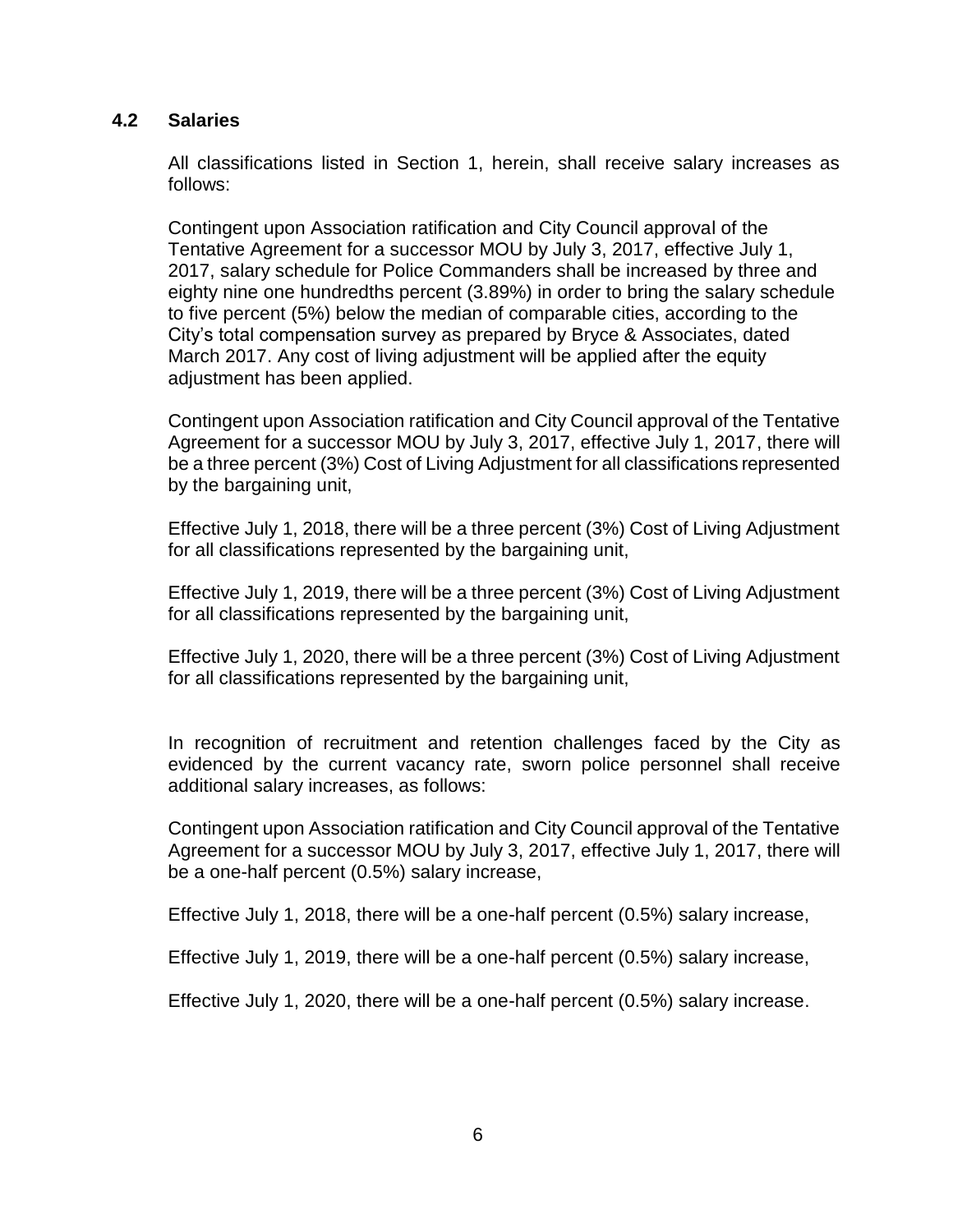### **4.3 Special Assignment Pay (for sworn employees)**

Any employee assigned by the Chief of Police to the below listed positions may be removed from such assignment and/or assigned to another assignment without the right of appeal - unless such assignment is for disciplinary reason or for unsatisfactory work performance.

Upon recommendation by the Chief of Police and with concurrence from the City Manager, employees may receive the following Special Assignment Pays.

No sworn employee shall receive a cumulative total of any of the following special and incentive pays exceeding twenty-five percent (25%) of salary:

Operation Division Differential (4%) Other Specialized Positions Incentive Pay/Longevity (all 4 levels – 10, 15, 20 and 25 years) Education Pay Management Incentive Pay (5%) POST pay.

No individual Special Assignment Pay shall exceed five percent (5%),

### **4.4 Regular Assignment Pay for Other Specialized Positions (included in 5% cap per assignment and 25% overall cap)**

Upon recommendation by the Chief of Police and with concurrence from the City Manager, employees receive five percent (5%) of their base pay during any other assignments requiring specialized training or expertise beyond that of regularly assigned duties. An employee will only receive the pay when performing said assignment. Pay received under this section is included in the five percent (5%) cap provided in Section 4.3.

The assignment pay under this Section does not meet the definition of special compensation under Section 571 (a) (4) of the California Public Employees' Retirement Law.

#### **4.5 Additional Compensation Pay (included in 25% overall cap)**

The following Additional Compensation Pays: Education Pay described in Section 4.5.1.2; and Special Assignment Pay described in Section 4.5.2 must be confirmed by the Chief of Police, with final approval by the City Manager. The City shall report the above listed pays to CalPERS in accordance with California Public Employees' Retirement Law.

Personnel qualifying for the additional compensation under this Section, shall be limited to fourteen percent (14%) total cap, except that longevity pay received by a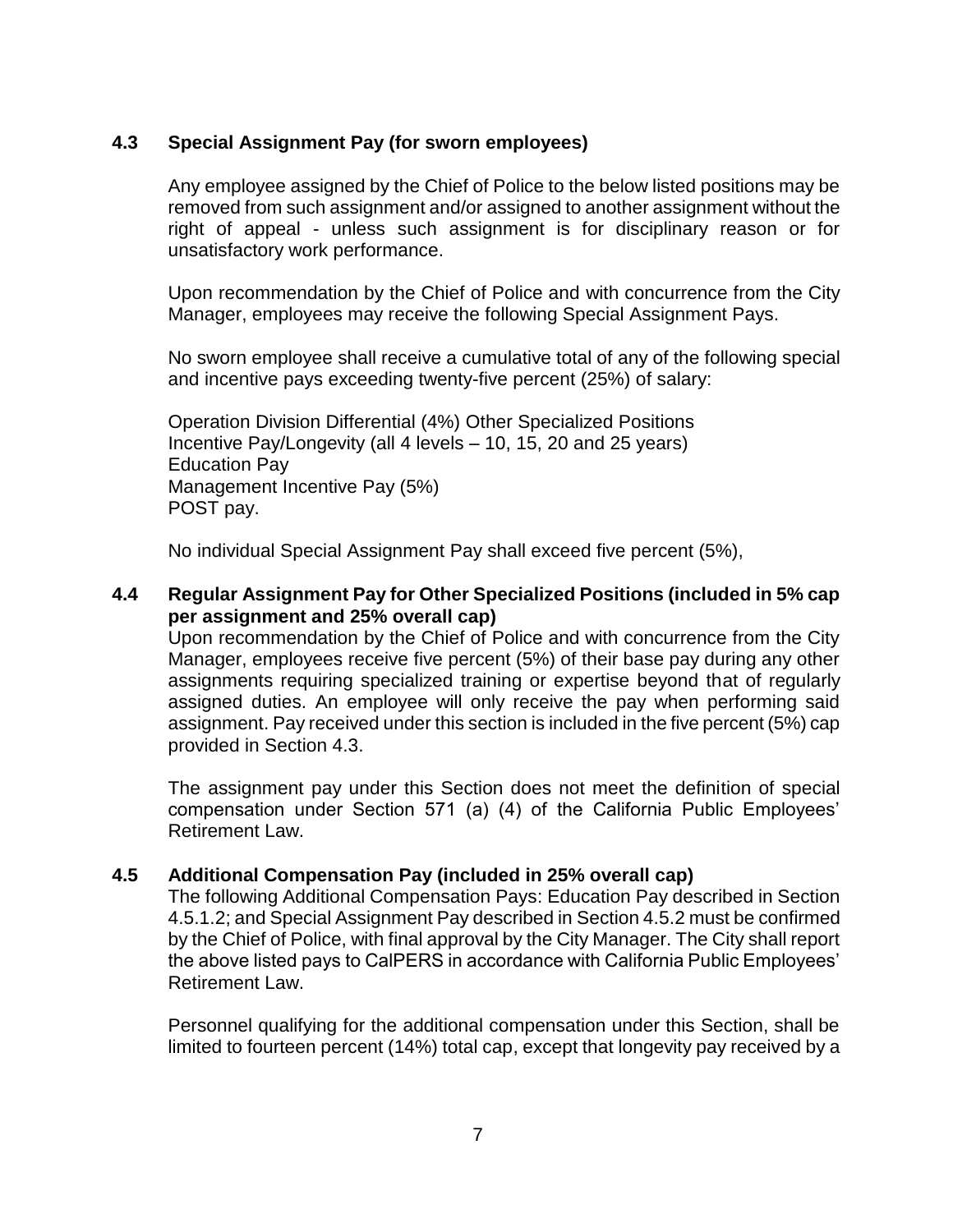sworn employee at the level of ten (10) and fifteen (15) years of service shall be excluded from the fourteen percent (14%) cap.

# **4.5.1 Incentive Pay**

# **4.5.1.1 Longevity**

- A. All full-time employees who attain ten (10) years of continuous service with the City of San Pablo Police Department shall receive an additional one percent (1%) of base salary, as a longevity incentive. (1% shall be excluded from 14% cap, and included in 25% overall cap)
- B. All full-time employees who attain fifteen (15) years of continuous service with the City of San Pablo Police Department shall receive an additional two percent (2%) of base salary, for a total of three percent (3%) of base salary, as a longevity incentive. (3% shall be excluded from 14% cap, and included in 25% overall cap)
- C. All full-time employees hired prior to January 1, 2005 and who attain combined twenty (20) years of continuous service with the City of San Pablo and prior public agency as a full time, sworn officer (of which 15 years must be with the City of San Pablo), shall receive an additional two percent (2%) of base salary, for a total of five percent (5%) of base salary, as a longevity incentive (2% shall be included in 14% cap and 5% shall be included in the 25% overall cap).
- D. All full-time employees hired prior to January 1, 2005 shall receive an additional two percent (2%) of base salary, for a total of seven percent (7%) as a longevity incentive once they attain combined twenty five (25) years of continuous service with the City and prior public agency as a full time, sworn officer (of which 15 years must be with the City of San Pablo) (4% shall be included in the 14% cap and 7% shall be included in the 25% overall cap).

The percentage increases shall not be cumulative; each is applied to base salary only.

For the purpose of calculating longevity pay eligibility, one "year of service" shall be defined as two thousand eighty (2080) hours of straight time hours worked, including use of paid time off.

"Continuous service with the City of San Pablo" for the purpose of longevity pay eligibility shall be defined as service not broken by a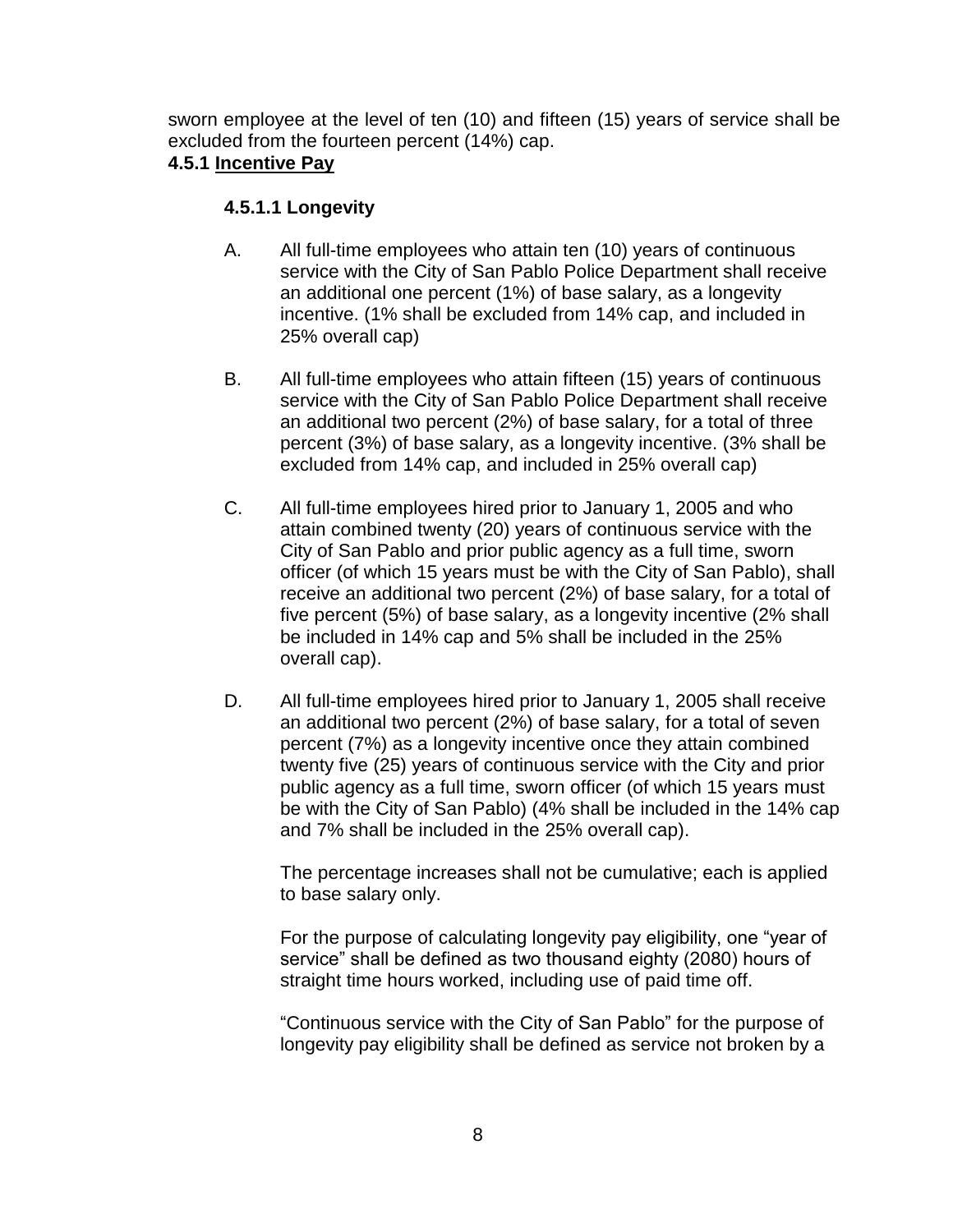break in service of twelve (12) months or longer following separation.

# **4.5.1.2 Education Pay (included in 14% cap and 25% overall cap)**

Sworn employees holding Advanced Degrees shall receive the indicated Degree Incentive. Appropriateness of the Degree held will be determined by the City at the time of hire or award of Degree. Sworn employees who, as of June 30, 1989, qualify for Degree Pay or are currently receiving "equivalency" pay shall receive Degree Pay following approval of academic status. Sworn personnel hired after July 1, 1989 will not qualify for Education Pay via "equivalency" status.

A. For employees hired before July 1, 2017, Five percent (5%) of base salary – AA degree. For employees hired on or after July 1, 2017, three and one half percent (3.5%) of base salary – AA degree Seven percent (7%) of base salary – Bachelor's degree Nine percent (9%) of base salary – Master's degree

The percentage increases shall not be cumulative; each is applied to base salary.

B. POST Certificate Competency Pay: Upon signing of the contract, sworn employees who receive the appropriate POST certificate following completion of requirements, shall receive the applicable incentives at a percentage of the eligible employee's base salary:

Intermediate One percent (1%) Advanced Two percent (2%) Supervisor Three percent (3%)<br>Management Five percent (5%) Five percent (5%)-eligible upon successful completion of POST Management School

# **4.5.2 Special Assignment Pay (not subject to any cap)**

#### **Multilingual Incentive**

All full-time Police Department employees who are multilingual and who use their skills, and are recognized as such by their respective supervisors, shall receive additional pay upon application and approval of the Chief of Police as outlined below:

A. Primary Level – To be eligible for the primary level of multilingual pay, a sworn employee must possess the ability to conduct a traffic or pedestrian stop and complete the contact appropriately with a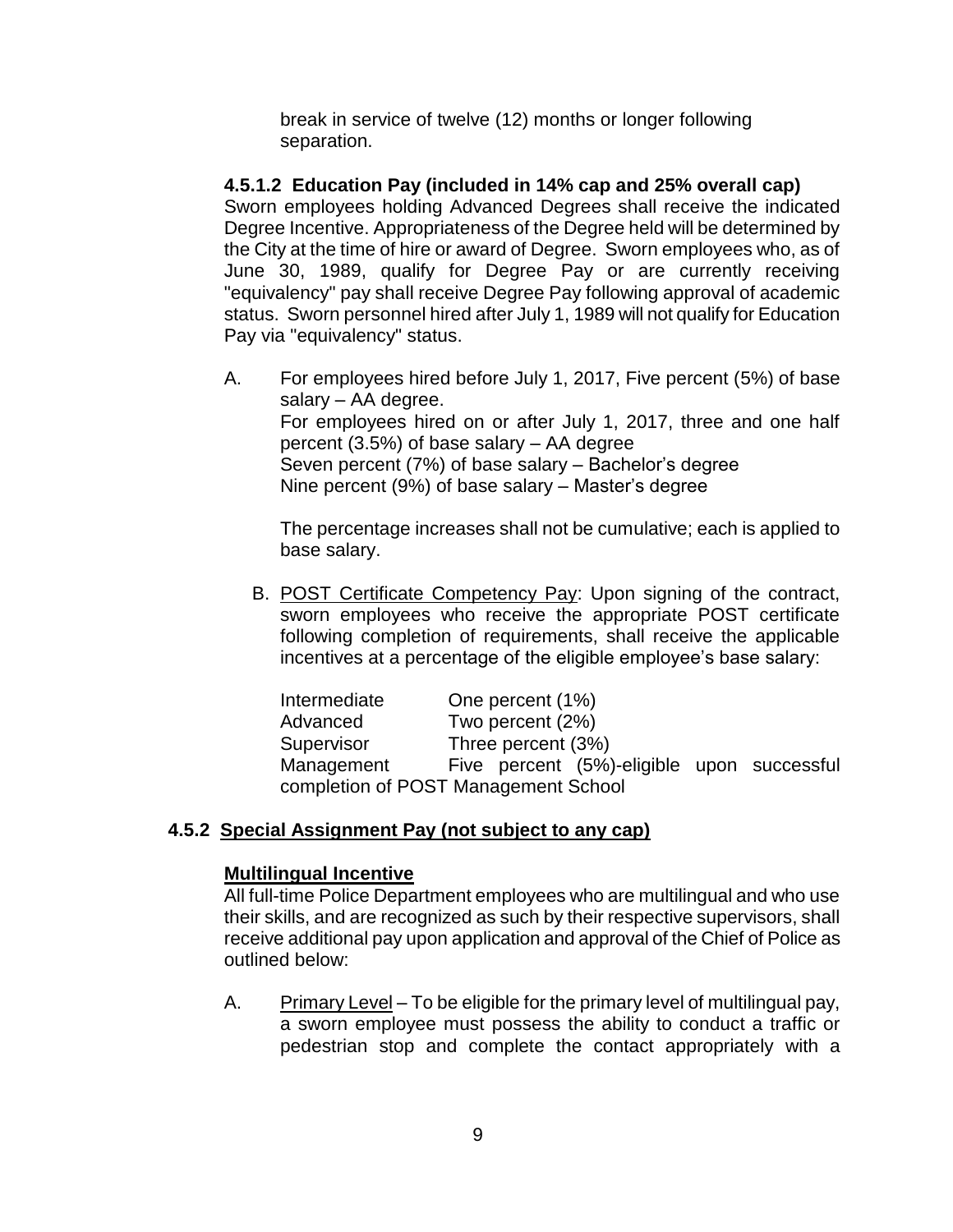secondary language required to serve the community. This would include the ability to complete a citation, Field Interview Card, summon medical aid, and/or to resolve minor calls for service. An employee certified as able to speak a secondary language at the primary level and required to use such skills in the course of his or her job shall be compensated in the amount of one hundred dollars (\$100.00) per month.

- B. Secondary Level To be eligible for the secondary level of multilingual pay, a sworn employee must possess the ability to complete a Field Sobriety Test and a basic police investigation, and appropriately document the incident in a report, including obtaining a first person statement and/or booking arrestees in a secondary language. An employee certified at the secondary level and required to use such skills in the course of his or her job shall be compensated in the amount of two hundred dollars (\$200.00) per month.
- C. Expert Level (Fluent) To be eligible for the expert level of multilingual pay, a sworn employee must possess the ability to conduct any investigation, including homicides and sexual assault cases, interrogate a suspect, and/or testify in court in a language other than English. An employee certified at the expert level and required to use such skills in the course and scope of his or her job shall be compensated in the amount of three hundred dollars (\$300.00) per month.
- D. Employee shall receive pay for only one appropriate competency level.
- E. Employees wishing to be certified at the Primary, Secondary, or Expert competency levels shall be required to demonstrate their abilities to a third-party linguistics evaluator selected by the Chief of Police with input from the SPPEA. An employee may request a reevaluation one (1) year or more after the last evaluation.
- F. The Chief of Police shall have the final determination, including consideration as to who is certified and at what level based on the applicability to the community of San Pablo.
- G. Languages eligible for multi-lingual pay are those spoken by twenty percent (20%) or more of the residents of San Pablo, American Sign Language, and any language approved by the Chief of Police.
- H. This benefit may be recertified periodically to continue eligibility or when an employee advances to the next level.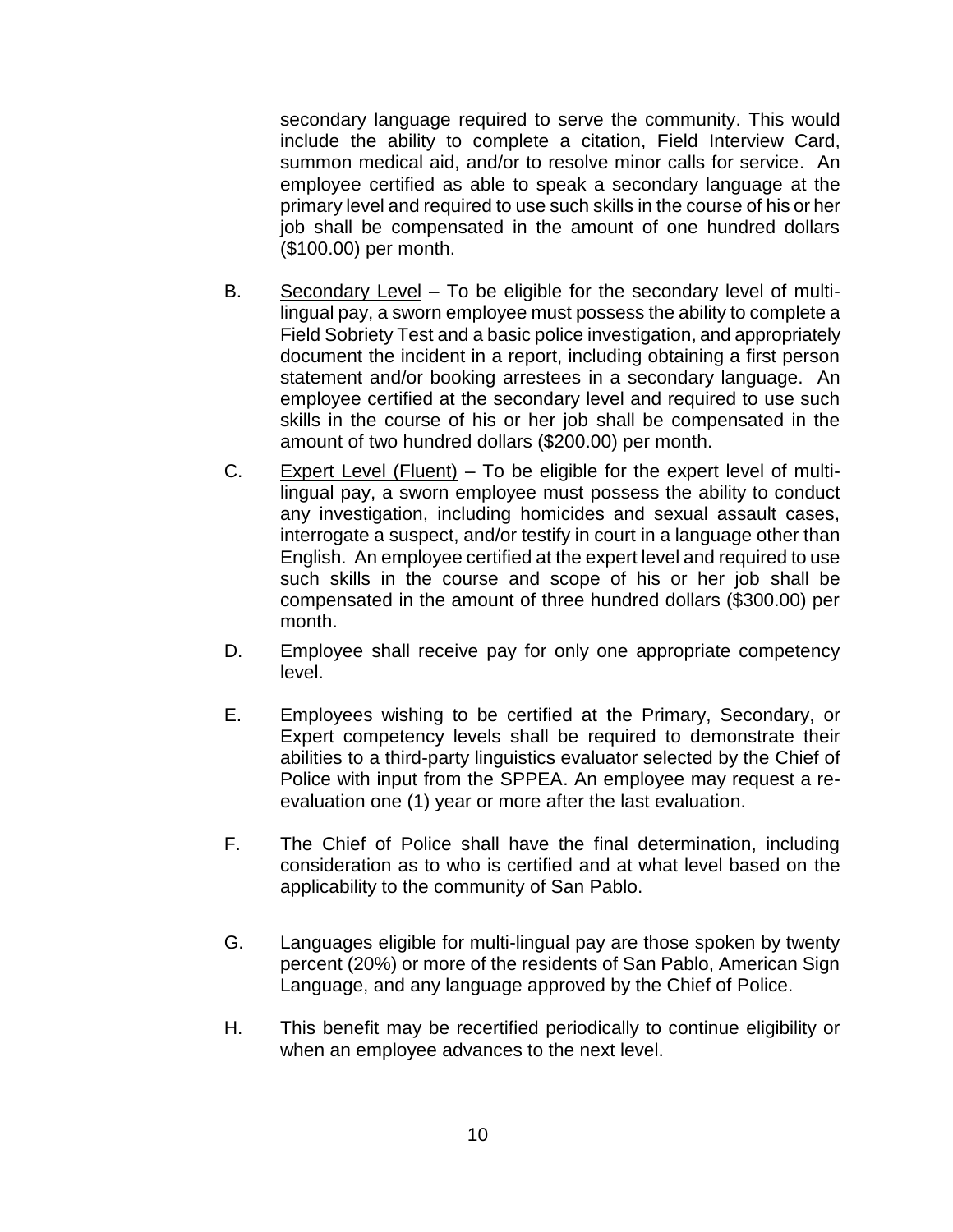# **4.6 Temporary Upgrade Pay (Out-of-Class Pay)**

Prior approval must be obtained from the Chief of Police in the event an employee is assigned the duties of a higher classification. The employee shall be paid a flat rate of five percent (5%) above their current salary step which shall become effective on the first day of assigned duties in the higher classification, if worked one (1) full day.

Any employee on a temporary assignment longer than thirty (30) days and assigned to the full range and scope of duties of a higher classification shall be assigned to the lowest step in that higher pay range which is at least five percent (5%) higher than normal assigned pay for the duration of the temporary assignment following the first thirty (30) days.–The City shall report temporary upgrade pay of more than thirty (30) days to CalPERS in accordance with California Public Employees' Retirement Law.

#### <span id="page-10-0"></span>SECTION 5. EDUCATION INCENTIVE PROGRAM

An employee may, on his or her own initiative, spend time at an independent school or college after work hours for the purpose of furthering his or her education. To the extent such educational courses entered into are beneficial to City job-enhancement, and any Degree or Certificate is subject to City Manager approval, the employee may be eligible for tuition reimbursement as described below. The employee must have successfully completed their probation, to be eligible in this program. Educational courses must be jobrelated and shall be in the sole discretion of the Chief of Police with concurrence from the City Manager, based on the Department's need for knowledge in a specific occupational category.

The course or degree shall be conducted by a school accredited by the nationally recognized accrediting agencies published by the Secretary of Education (U.S. Department of Education [www.ed.gov\)](http://www.ed.gov/). Certificate programs are not required to be accredited by the Department of Education, but are subject to City Manager approval and are required to enhance City job related skills.

Subject to the above, the City will, while an employee attends classes, reimburse the employee's costs for tuition, special fees, books, and supplies up to a maximum limit of five thousand two hundred fifty (\$5,250) per calendar year, the maximum tax free education reimbursement amount allowed by Internal Revenue Code Section 127.

Such reimbursement shall not be made until, and shall be conditioned on the employee's satisfactory completion of the course work. The employee must receive a final letter grade of "B" or better, and provide such documentation to the City, within sixty (60) days of the semester/quarter end, in order to receive reimbursement. Such reimbursement shall not be made until, and shall be conditioned on the employee's satisfactory completion of the coursework. The employee must submit final grades and approved paperwork by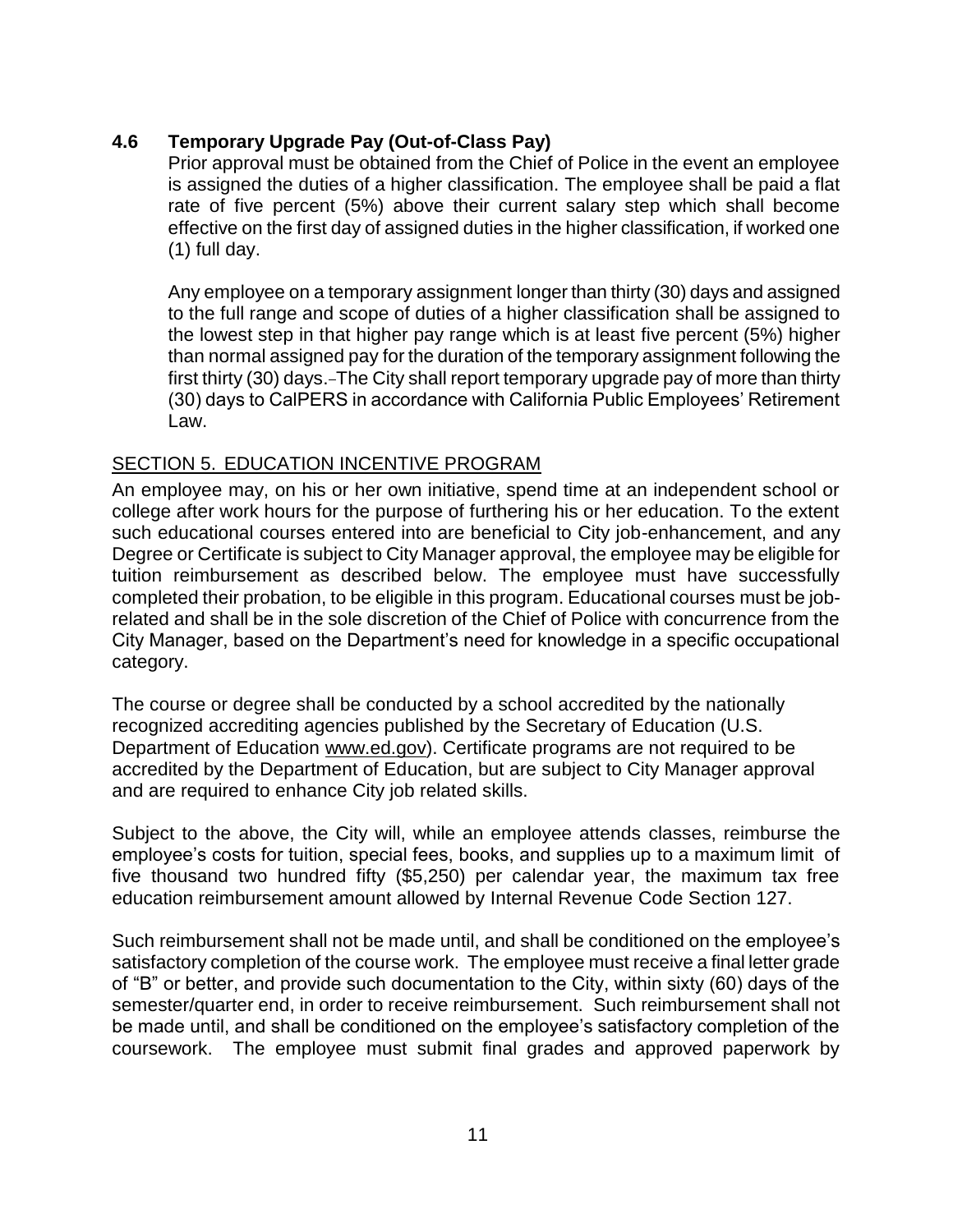December 10th in order to receive reimbursement by December 31st.

The tuition reimbursement benefit shall terminate at such time as the employee is no longer actively performing service for the City, even where the employee has completed partial or full coursework during the period of City employment.

#### <span id="page-11-0"></span>SECTION 6. HOURS OF WORK

#### **6.1 Definition of Workweek**

The workweek begins at 12:00 a.m. on Monday and ends at 11:59 p.m. on Sunday, except as otherwise designated for employees on an alternate work schedule.

#### **6.2 Administrative Leave**

In lieu of overtime or compensatory time off for overtime worked, all bargaining unit employees shall receive eighty (80) hours of Administrative Leave on July 1 of each year.

Administrative Leave shall not be carried from year to year and shall have no cash value for unused leave during or upon separation from employment.

Employees shall receive credit hours for Administrative Leave based on hire or promotion date as follows:

| Hire Date            | <b>Amount of Admin Leave</b> |
|----------------------|------------------------------|
| Jul 1 through Sep 30 | 80                           |
| Oct 1 through Dec 31 | 53                           |
| Jan 1 through Mar 31 | 26                           |
| Apr 1 through Jun 30 | 0                            |

#### **6.3 Professional Development Leave**

Sworn members shall receive twenty-four (24) hours of Professional Development Leave credited on July 1 of each year.

| Hire Date            | Amount of Professional Dev. Leave |
|----------------------|-----------------------------------|
| Jul 1 through Sep 30 | 24                                |
| Oct 1 through Dec 31 | 16                                |
| Jan 1 through Mar 31 | 8                                 |
| Apr 1 through Jun 30 |                                   |

Professional development Leave shall not be carried from year to year and shall have no cash value for unused leave during or upon separation from employment.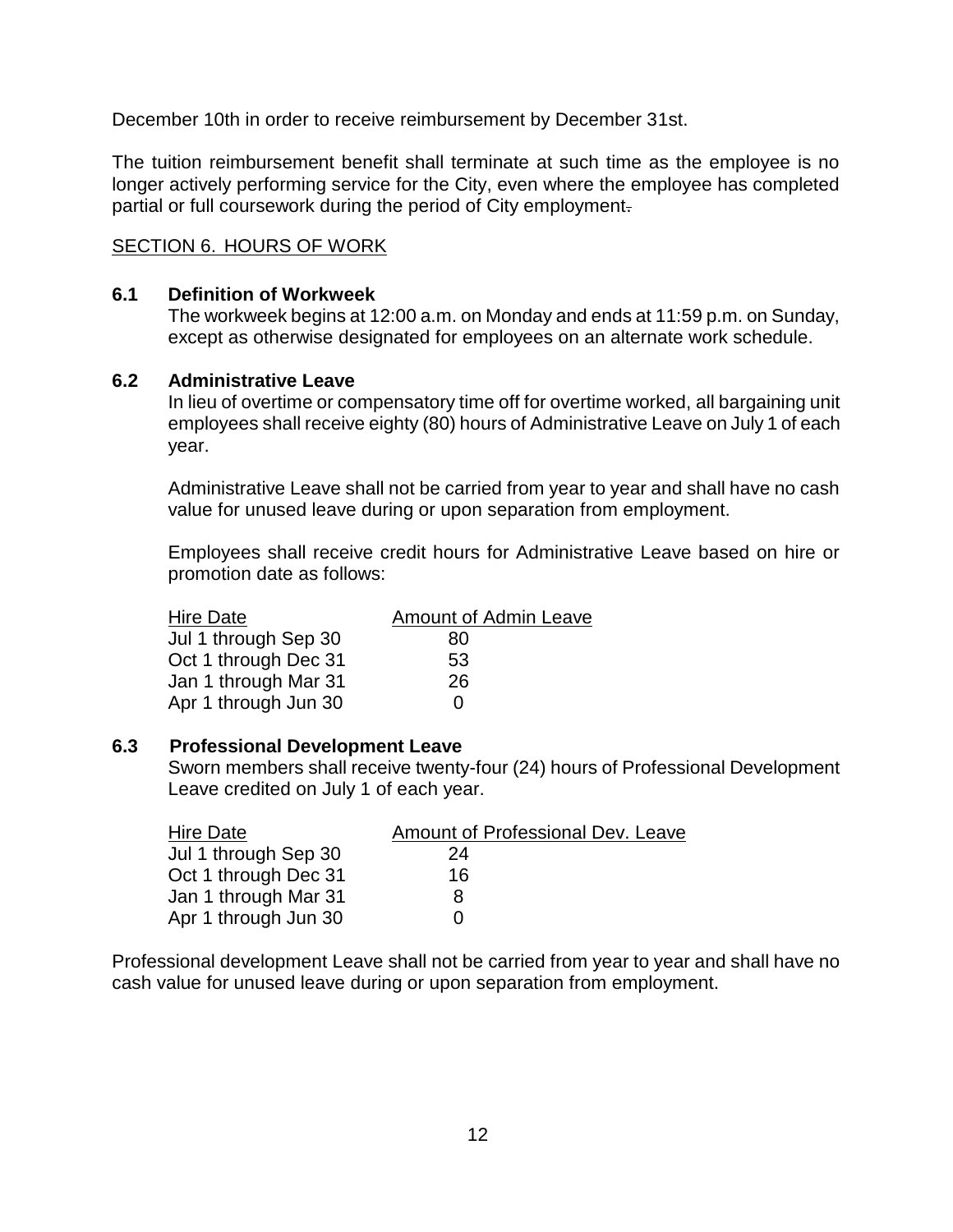# <span id="page-12-0"></span>SECTION 7. HEALTH AND WELFARE

# **7.1 Medical, Dental Insurance, and Vision Care Contributions**

#### A. Medical Insurance

The City is a participating employer in the Public Employees' Medical and Hospital Care Act (PEMHCA), the medical insurance program sponsored by CalPERS. Upon the City's adoption of the amendment to the City's contract with CalPERS for PEMHCA participation, the maximum City contribution per month for medical insurance for active employees and qualifying annuitants shall be the minimum employer contribution as determined by CalPERS. For 2017, the minimum, monthly employer contribution is \$128.

#### B. Flexible Benefit Plan

The City maintains a Flexible Benefit Plan that constitutes a cafeteria plan within the meaning of Section 125 of the Internal Revenue Code. The Flexible Benefit Plan allows active employees to pay for actual medical plan premiums or other qualified expenses on a pre-tax basis.

Between the date of City Council approval of this agreement and December 31, 2017, the City will contribute, on behalf of each eligible employee enrolled in City-provided health insurance, solely for the purchase of medical insurance coverage that is affordable and provides minimum essential coverage as defined by the Affordable Care Act, an amount up to:

- the premium for the employee's selected, City-provided group health insurance plan at the selected level of coverage;
- minus the City's minimum, monthly employer contribution required for participation in PEMHCA (see Section 10.1(a) above);
- minus one hundred and fifty dollars (\$150) to be paid by the employee if enrolled in a Kaiser plan, or minus twenty percent (20%) of the group health insurance premium to be paid by the employee if enrolled in a non-Kaiser plan.

Between January 1, 2018 and June 30, 2019, the City will contribute, on behalf of each eligible employee enrolled in City-provided health insurance, solely for the purchase of medical insurance coverage that is affordable and provides minimum essential coverage as defined by the Affordable Care Act, an amount up to:

- the premium for the employee's selected, City-provided group health insurance plan at the selected level of coverage;
- minus the City's minimum, monthly employer contribution required for participation in PEMHCA (see Section 10.1(a) above);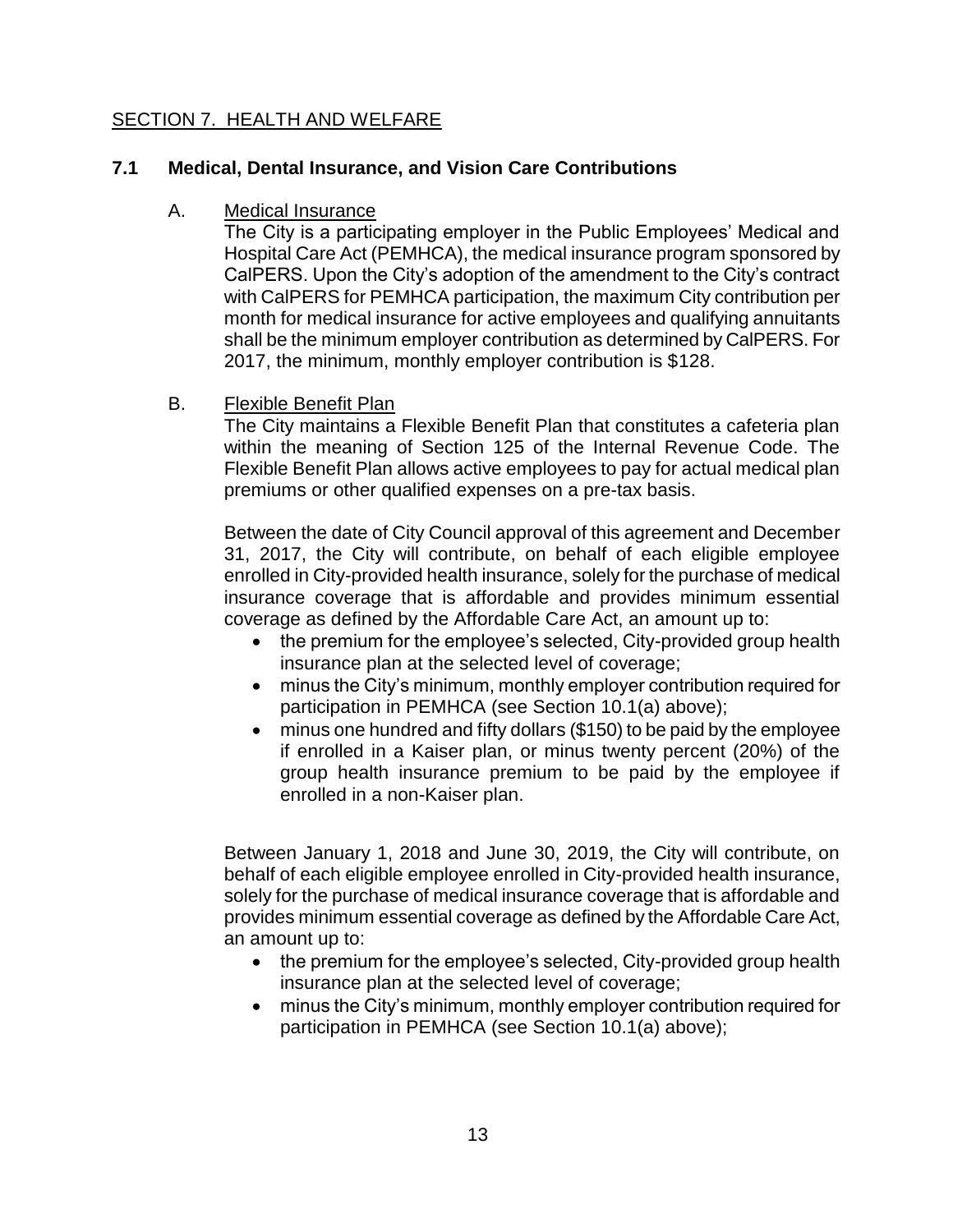- minus one hundred and fifty dollars (\$150) to be paid by the employee if enrolled in a Kaiser plan;
- minus any additional cost of any non-Kaiser group health insurance premium.

Effective July 1, 2019, the City will contribute, on behalf of each eligible employee enrolled in City-provided health insurance, solely for the purchase of medical insurance coverage that is affordable and provides minimum essential coverage as defined by the Affordable Care Act, an amount up to:

- ninety percent (90%) of actual cost of coverage, up to a maximum of ninety percent (90%) of Kaiser family rate;
- minus the City's minimum, monthly employer contribution required for participation in PEMHCA (see Section 10.1(a) above).
- C. Healthcare Legislation Reopener

The City may reopen negotiations of Section 9 (Health and Welfare) at any time during the term of the MOU to address the impact of legislative changes to health care.

D. In Lieu or Dual Medical Coverage

In the event an eligible employee elects to waive participation in Cityprovided health insurance due to coverage in a group health plan from another source (e.g. spouse, parent, etc.), the employee shall-receive the appropriate in-lieu amount:

\$500.00 – Family coverage or two-party coverage \$350.00 – Single party coverage

The employee may receive the in-lieu amount in cash (taxable) or they may elect to contribute the in-lieu amount (not taxable) towards the 457 ICMA Deferred Compensation Plan as a supplemental retirement benefit.

To elect this option, the employee shall demonstrate that he or she is adequately covered at the applicable level of coverage by another source of group health insurance. If an employee loses primary coverage, he or she shall be covered by the City health plan as soon as possible, in accordance with CalPERS regulations and this MOU.

The City's obligation to pay the monthly supplemental allowance may be conditioned upon the employee providing reasonable evidence and attestation that the employee and all individuals in the employee's expected tax family have alternate minimum essential coverage for every plan year in which the employee receives the monthly supplemental allowance, in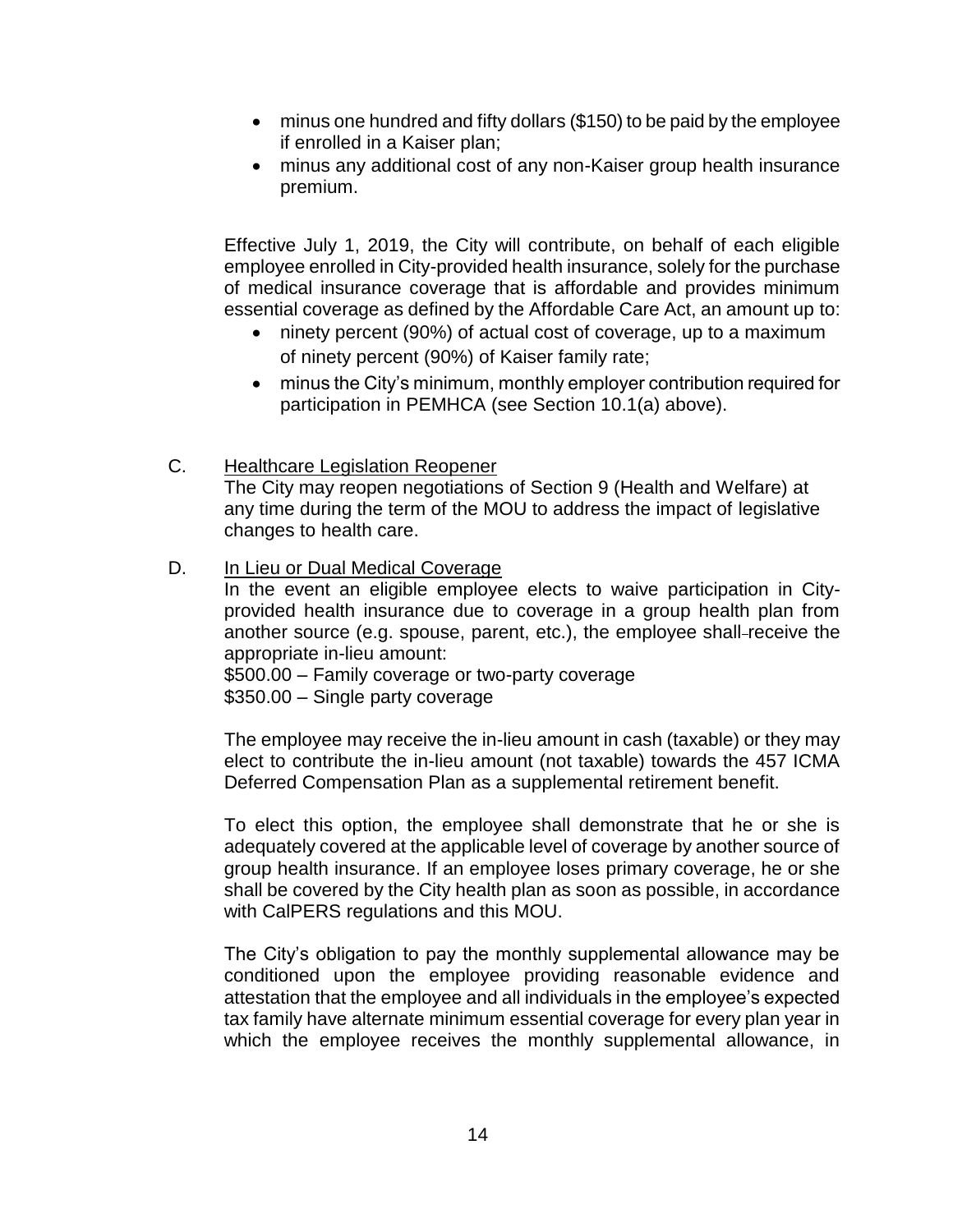accordance with. IRS requirements for an eligible opt out program. The City shall not pay the monthly supplemental allowance if the City knows or has reason to know that the employee or individual in the employee's tax family does not have qualifying alternate coverage.

E. Dental Plan

For employees enrolled in the City-provided dental insurance plan, the City will contribute through the Flexible Benefit Plan the full premium for Delta Dental insurance coverage (which includes a 50/50 orthodontia plan for children only with three thousand dollars (\$3,000) maximum) for the employee and eligible dependent family members.

F. Vision Care Contributions

For each employee enrolled in the Association-provided vision insurance, the City shall contribute the following amounts through the Flexible Spending Account for vision care insurance coverage:

\$225.00 for 7/1/17 through 12/31/17 \$450.00 for 1/1/18 through 12/31/18 \$450.00 for 1/1/19 through 12/31/19 \$450.00 for 1/1/20 through 12/31/20 \$225.00 for 1/1/21 through 6/30/21

The contribution shall be made on or about January 15th of each year and shall be made payable to SPPEA on behalf of the employees. The SPPEA shall acquire and administer a Vision Care Plan for Association Members and the city contribution shall be applied to that plan.

New employees shall receive a prorated vision care contribution based on hire date as follows:

| Hire Date | $7/1 - 9/30$ | 10/1-12/31 | $1/1 - 3/31$ | $4/1 - 6/30$ |
|-----------|--------------|------------|--------------|--------------|
| FY 17/18  | 225.00       | 112.50     | 450          | 337.50       |
| FY 18/19  | 225.00       | 112.50     | 450          | 337.50       |
| FY 19/20  | 225.00       | 112.50     | 450          | 337.50       |
| FY 20/21  | 225.00       | 112.50     | 225          | 112.50       |

Effective July 1, 2012, employees who work on a reduced work schedule shall be required to pay the prorated portion of the medical premium. In-lieu medical and vision care and other reimbursable expense amount, including this Flexible Spending Account contribution, will also be prorated.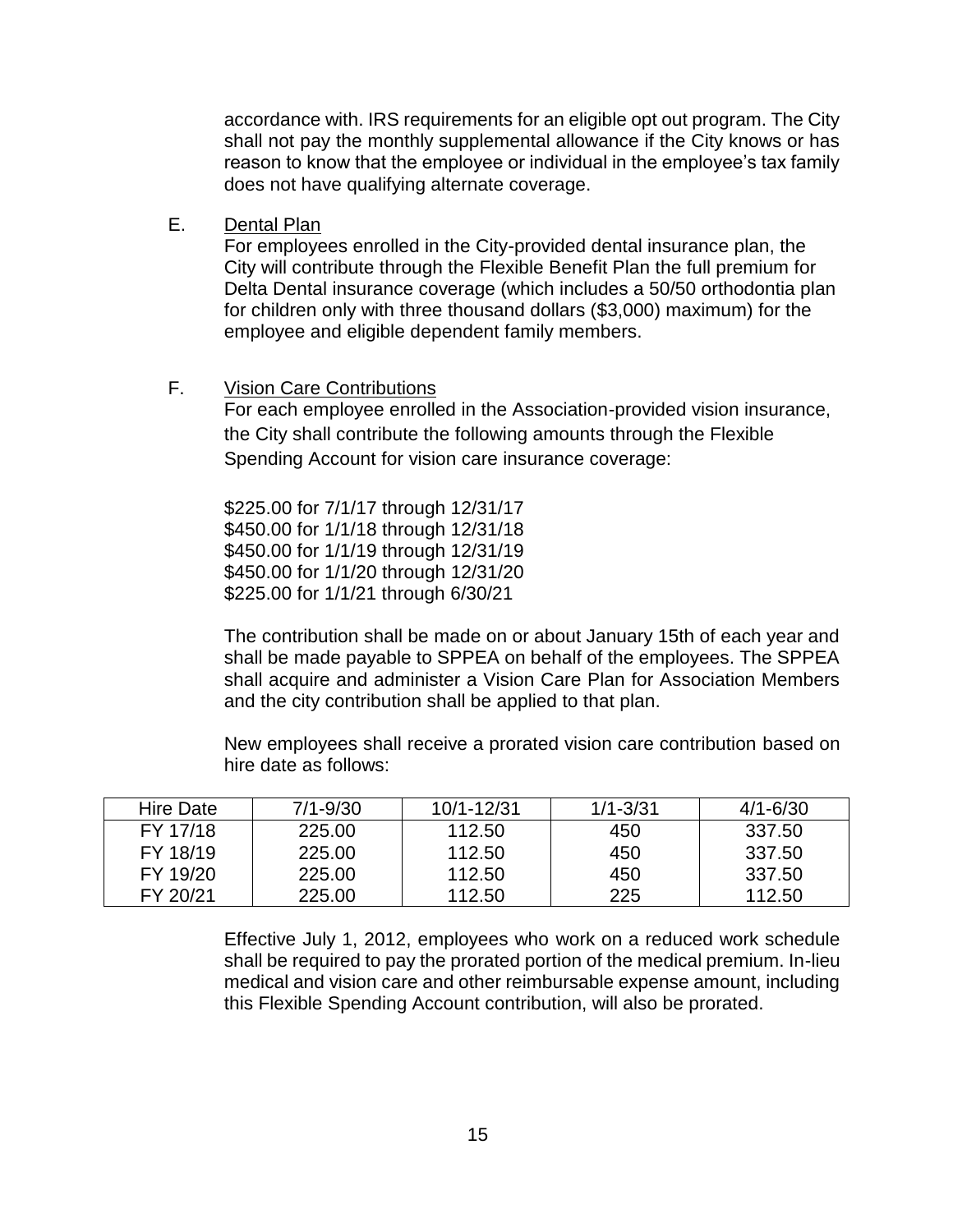#### **7.2 Life Insurance and Dependent Life Insurance**

The City shall pay the premium on a sixty thousand dollar (\$60,000) Life Insurance Policy for all employees.

An additional life insurance policy for the employee and a dependent life insurance policy for employee's eligible dependent(s) shall be made available as mandated by the existing Life Insurance Program, at the total expense of the employee.

#### **7.3 Long Term Disability Insurance**

The City shall continue to provide long term disability benefit for non-sworn personnel.

For each sworn employee enrolled in the mandatory Long Term Disability Insurance Plan, the City shall contribute twenty-four dollars and fifty cents (\$24.50) per month through the City's Section 125 plan.

#### **7.4 Employee Assistance Program**

The City provides access to an Employee Assistance Program for use by the employee and eligible dependent(s).

#### **7.5 Flexible Spending Account**

The City provides a Flexible Spending Account (FSA), which allows employees to contribute a portion of their regular earnings to pay for qualified dependent care and qualifying medical expenses before earnings are subject to payroll taxes, in accordance with IRS regulations.

In accordance with IRS regulations, any unused amounts contributed to the FSA shall not be reimbursed to the employee should employee fail to submit proof of eligible reimbursable expenses during a calendar year. However, up to five hundred dollars (\$500) of unused amounts remaining at the end of a plan year in a health FSA may be paid or reimbursed to plan participants for qualified medical expenses incurred during the following plan year. No other unused amounts in an employee's FSA can be rolled over to the next calendar year.

#### <span id="page-15-0"></span>SECTION 8. RETIREMENT

#### **8.1 Safety Employee Pension**

- A. Safety Tier One Pension
	- (1) Formula: The City shall provide the full formula of three percent (3%) at age 50 Retirement Plan calculated on the single highest year for local safety members considered "classic" members of CalPERS.
	- (2) Member Contribution: Safety employees in Tier One Pension shall pay the statutory member contribution required by CalPERS, in addition to the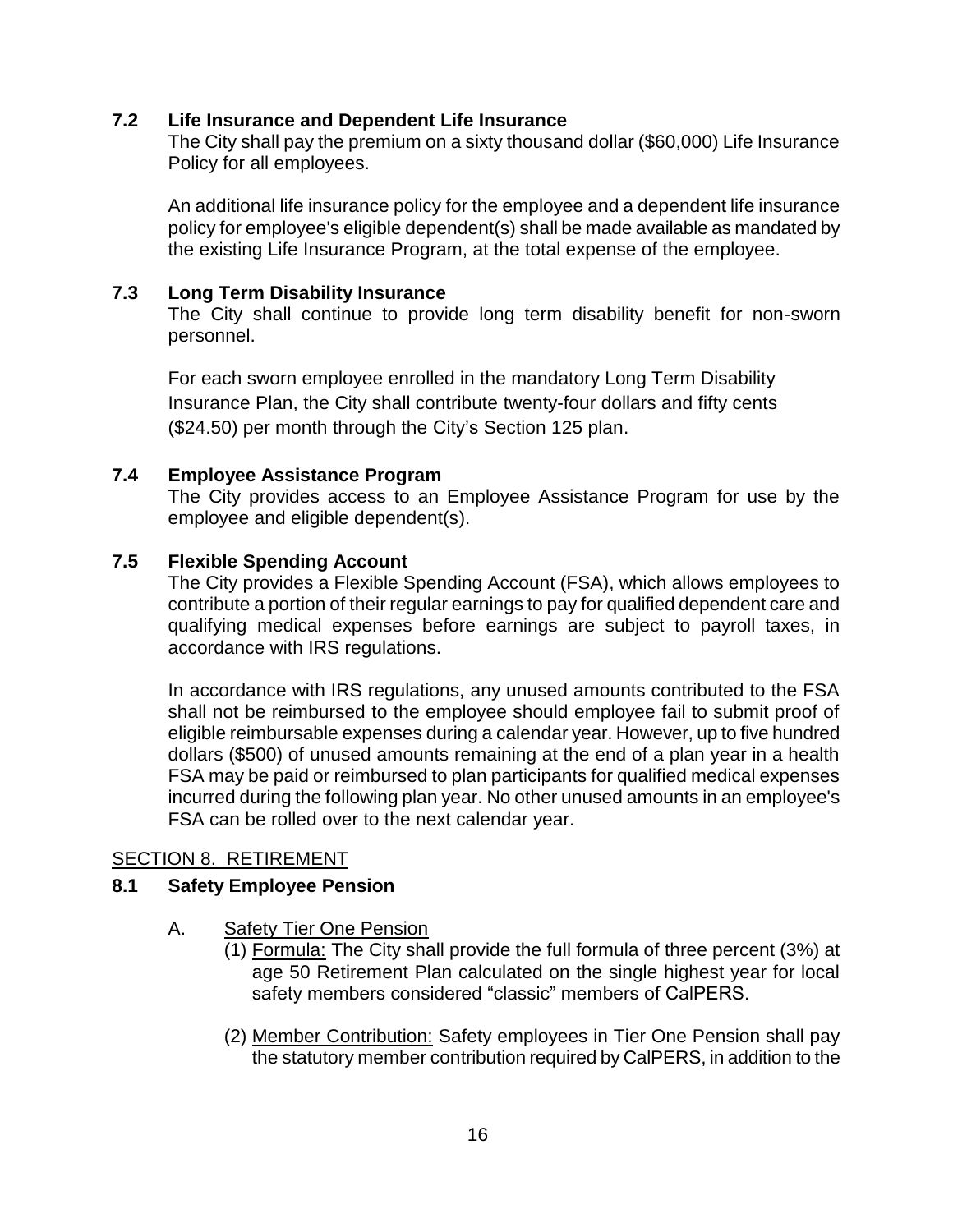cost share requirement described below.

- (3) Employee Cost Sharing: Safety employees in Tier One Pension are required to pay three and three-tenths percent (3.3%) of reportable compensation toward the employer contribution for pension in accordance with Government Code Section 20516(a)-Employees Sharing Cost of Additional Benefits.
- B. Safety Tier Two Pension
	- (1) Formula: For safety employees who are "new members" as defined by Government Code Section 7522.02(f) the City will provide the CalPERS two percent (2%) at age 50 increasing to two and seven-tenths percent (2.7%) at age 57 retirement formula in accordance with Government Code Section 7522.25(d), based on the average of three highest, consecutive years, in accordance with Government Code Section 7522.32.
	- (2) Member Contribution: Safety employees in Tier Two pension shall pay member contributions to the Public Employees' Retirement System in the amount required by the Public Employee Pension Reform Act (PEPRA), which amount is at least one-half of the total normal costs within the meaning of PEPRA.
- C. Survivor Benefits

The City shall provide the Third Level of 1959 Survivor's Benefit for Safety Tier One and Tier Two employees, a benefit for survivors of the employee who is actively employed at the time of death.

#### 8.1.2 **Non-Safety Employee Pension:**

- A. Non-Safety Tier One Pension:
	- (1) Formula: The City shall provide the full formula of two and one half percent (2.5%) at age 55 calculated on the single highest year for local miscellaneous members considered "classic" members of CalPERS.
	- (2) Member Contribution: Non-safety employees in Tier One Pension shall pay the statutory member contribution required by CalPERS, in addition to the cost share requirement described below.
	- (3) Employee Cost Sharing: Non-safety employees in Tier One Pension are required to pay two and three-tenths percent (2.3%) of reportable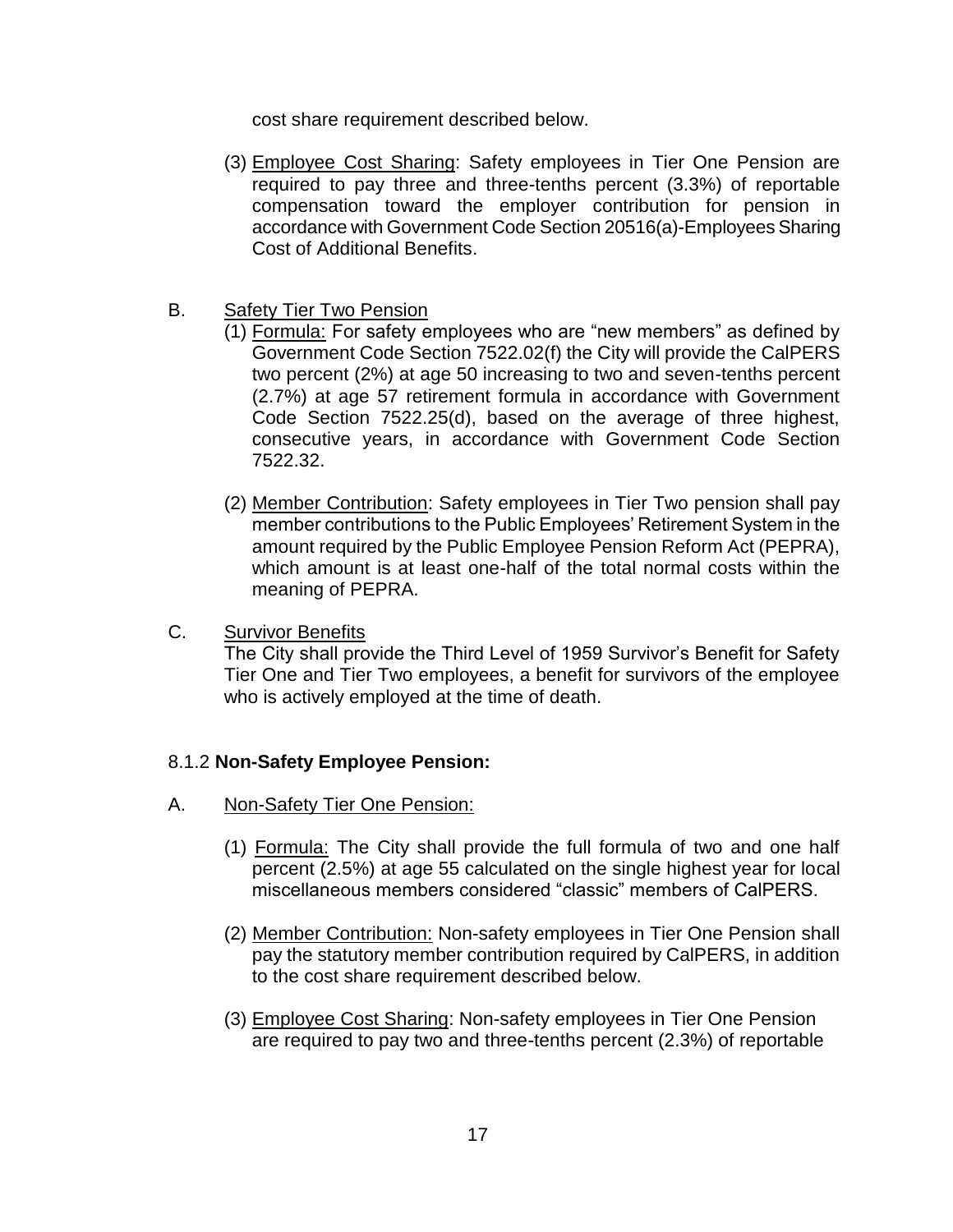compensation toward the employer contribution for pension in accordance with Government Code Section 20516(a)-Employees Sharing Cost of Additional Benefits).

- B. Non-Safety Tier Two Pension:
	- (1) Formula: For eligible non-safety employees who are "new members" as defined by Government Code Section 7522.02(f) the City will provide the CalPERS two percent (2%) at age sixty-two (62) formula retirement plan in accordance with Government Code Section 7522.20, calculated on the average of the three (3) highest, consecutive years, in accordance with Government Code Section 7522.32.
	- (2) Member Contribution: Non-safety employees in Tier Two Pension shall pay member contributions to the Public Employees' Retirement System in the amount required by the Public Employee Pension Reform Act (PEPRA), which amount is at least one-half of the total normal costs within the meaning of PEPRA.
- C. Survivor Benefits: The City shall provide the Third Level of 1959 Survivor's Benefit for Non-Safety Tier One and Tier Two employees, a benefit for survivors of the employee who is actively employed at the time of death.

# **8.2 Retiree Health Savings Account**

- A. During the term of the MOU, both parties agree to meet and confer regarding alternatives to the City's contribution to the Health Reimbursement Account for Retirees hired after July 1, 2014. The City and Association will explore a Retiree Health Savings Account (RHSA) plan compliant with IRS rules and regulations.
- B. The City shall pay the minimum monthly employer contribution as determined by CalPERS and required under Public Employees Medical and Hospital Care Act (PEMHCA) on behalf of each qualifying annuitant.
- C. Monthly Supplemental Allowance for Qualifying Employees Hired Before July 1, 2014: In addition to payment of the minimum monthly employer contribution as determined by CalPERS, established at \$128 per month as of 2017, to qualified annuitants as set forth in Section 10.1, the City will provide a monthly supplemental allowance to a Retiree Health Savings Account (RHSA) to qualifying employees hired before July 1, 2014 and who retire under service retirement from the City as regulated by the Public Employees Retirement System, and effective July 1, 2017 to qualifying employees hired before July 1, 2014 with twenty (20) or more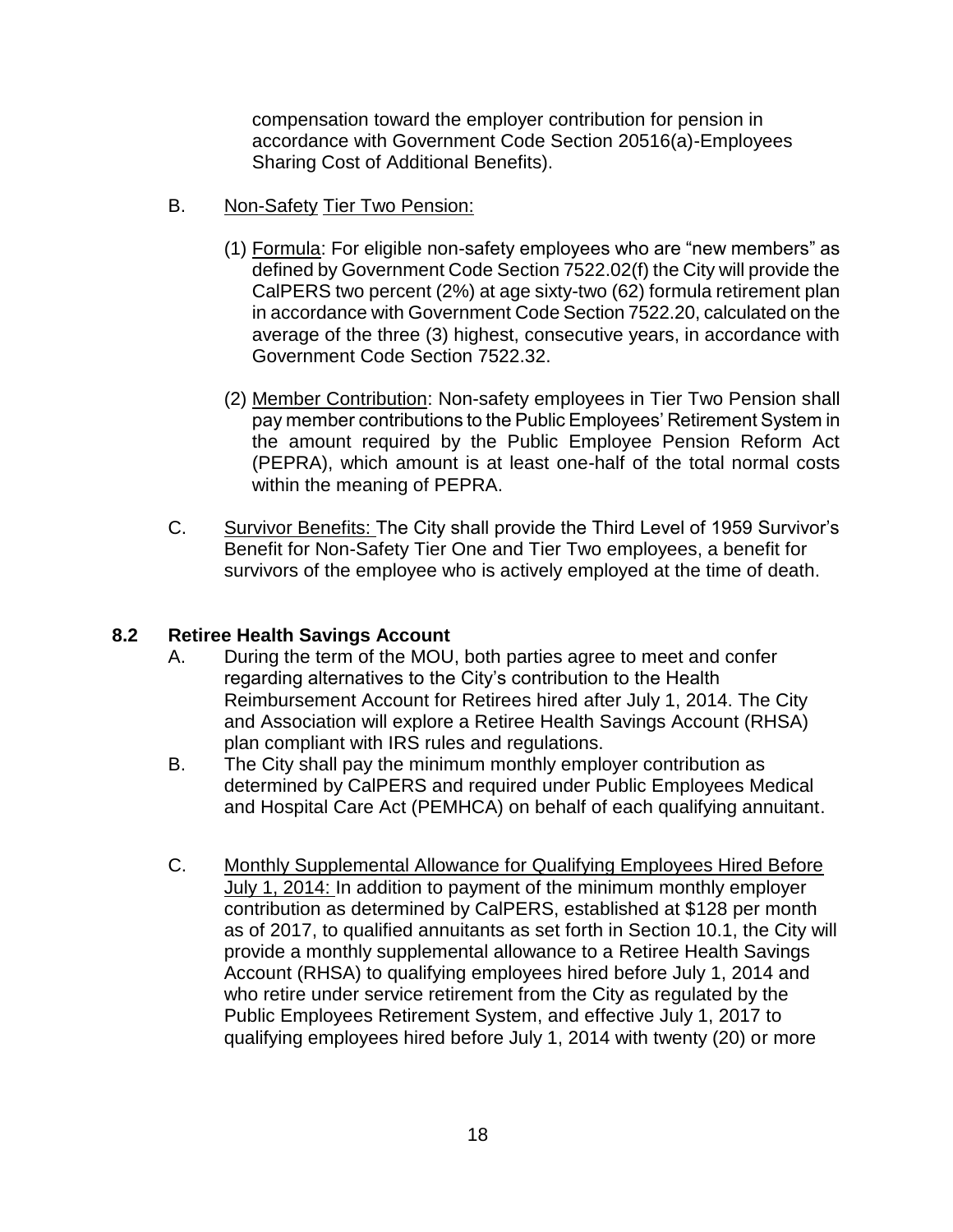years of service with the City who retire under an Industrial Disability Retirement from the City as regulated by the Public Employees Retirement System. Any other employee who retires under a disability retirement is not eligible to receive the monthly supplemental allowance. The City's contribution of a monthly allowance to the RHSA is based upon an employee's number of years of service and retirement from the City, as follows:

(1) Retirees Hired Before July 1, 2014 Who Are Qualified Annuitants As Defined by CalPERS:

On behalf of a retiree hired by the City before July 1, 2014 who constitutes a qualified annuitant as defined by CalPERS, retires directly (within one hundred twenty (120) days) following separation from City service, and who is enrolled in City-provided, two-party health insurance coverage, the City shall contribute a monthly supplemental allowance to the retiree's RHSA in the amount of two hundred and twenty dollars (\$220) minus the minimum employer contribution required by PEMHCA. For 2017, this amount equals ninety-two dollars (\$92) per month.

On behalf of a retiree hired by the City before July 1, 2014 who constitutes a qualified annuitant as defined by CalPERS, retires directly (within one hundred twenty (120) days) following separation from City service, and who is enrolled in City-provided, family health insurance coverage, the City shall contribute a monthly supplemental allowance to the retiree's RHSA in the amount of two hundred and eighty-five dollars (\$285) minus the minimum employer contribution required by PEMHCA. For 2017, this amount equals one hundred fifty-seven dollars (\$157) per month.

In addition, the City shall pay the following to qualified annuitants:

(2) Retirees Hired Before July 1, 2014 with Ten (10) or More Years of City Service Immediately Prior to Retirement:

On behalf of a qualifying retiree hired by the City before July 1, 2014 who completes ten (10) or more consecutive years of service with the City of San Pablo and retires directly (within one hundred twenty (120) days) following separation) from City service, the City shall contribute a monthly supplemental allowance to the retiree's RHSA in an amount up to the cost of the premium for one-party health insurance coverage in the retiree's selected health care plan, less the City's minimum employer contribution under PEMHCA, from the date of retirement and until such time the retiree becomes eligible for Medicare, turns the age of sixty-five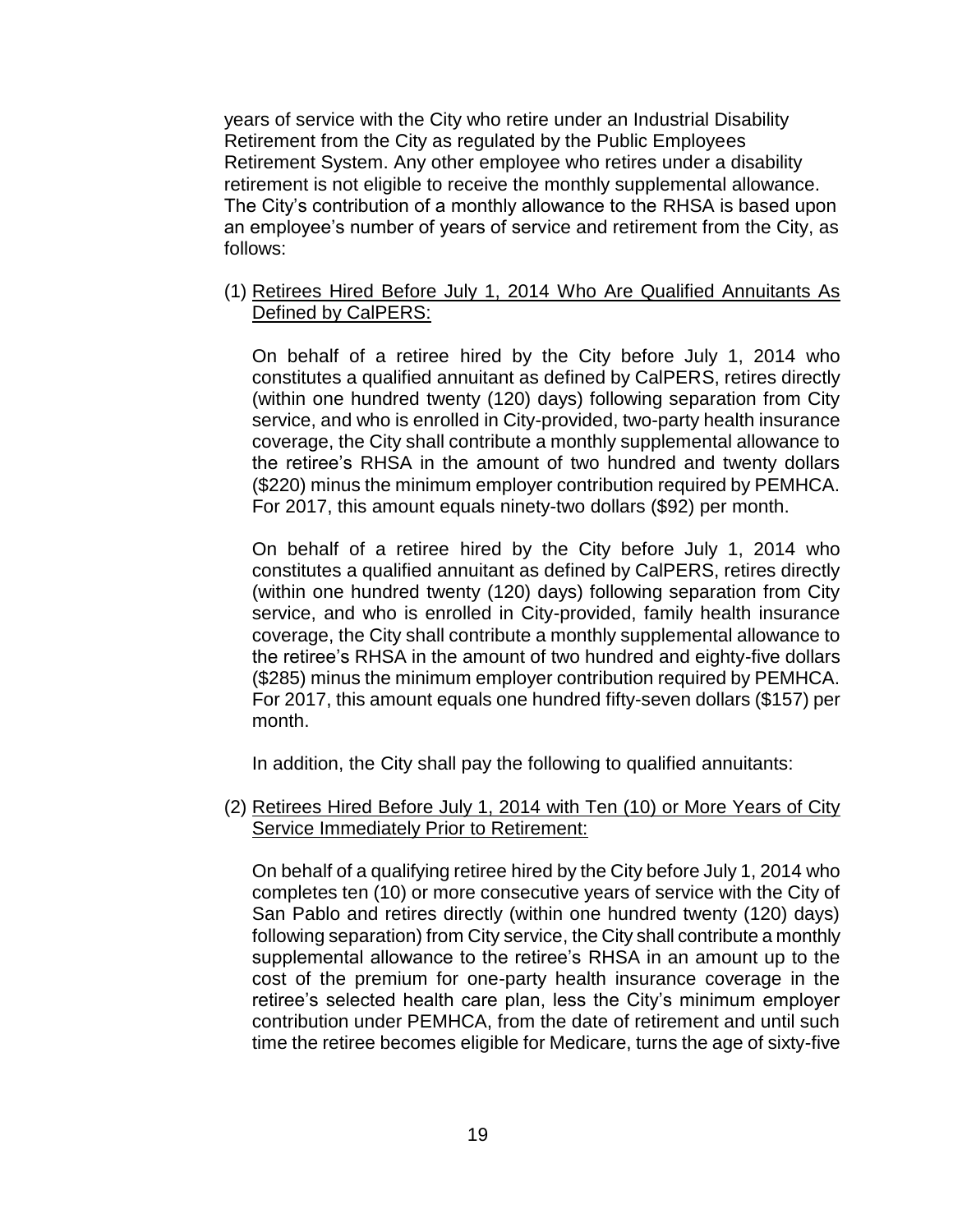(65) receives health insurance coverage from another source, or dies, whichever comes first.

(3) Retirees Hired Before July 1, 2014 with Twenty (20) or More Years of City Service Immediately Prior to Retirement:

On behalf of a qualifying retiree hired by the City before July 1, 2014 who completes twenty (20) consecutive years of service with the City of San Pablo who retires directly (within one hundred twenty (120) days) following separation from City service), and who enrolls in employee plus one or employee plus family City health insurance coverage the City shall contribute a monthly supplemental allowance to the retiree's RHSA in an amount up to the cost of the premium for two-party health insurance coverage in the retiree's selected health care plan, less the City's minimum employer contribution under PEMHCA, from the date of retirement and until such time the retiree becomes eligible for Medicare, turns the age of sixty-five (65) , receives health insurance coverage from another source, or dies, whichever comes first. This payment is in lieu of the payment described in subsection 10.3(B)(2)(b) above entitled "Retirees Hired Before July 1, 2014 With Ten (10) or More Years of City Service Immediately Prior to Retirement."

In the event that the retired employee with twenty (20) or more consecutive years of service prior to retirement from the City enrolls in one-party City health insurance coverage, the account shall be reduced to the amount provided for retirees with ten (10) consecutive years of service prior to retirement from the City. It shall be the responsibility of the retiree to notify the City for any marital or dependent status change (e.g. death of a spouse, divorce, legal separation, etc.). The City reserves the right to collect the amount over and above the appropriate one-party level issued to the retiree, due to failure on the part of the retiree to notify the City regarding the change in marital or dependent status. The City shall collect said amounts under the normal collection process which may include utilization of a collection agency and/or Small Claims Court; or any other administrative legal remedy.

- D. The City shall contribute the monthly supplemental allowance to the retiree's RHSA until any of the following conditions occur, at which point the City's contributions shall cease;
	- (1) retiree receives medical coverage from another source (e.g. other employment, spouse), or
	- (2) retiree is eligible for participation in the Medicare Program, or
	- (3) retiree reaches the age of sixty-five (65), or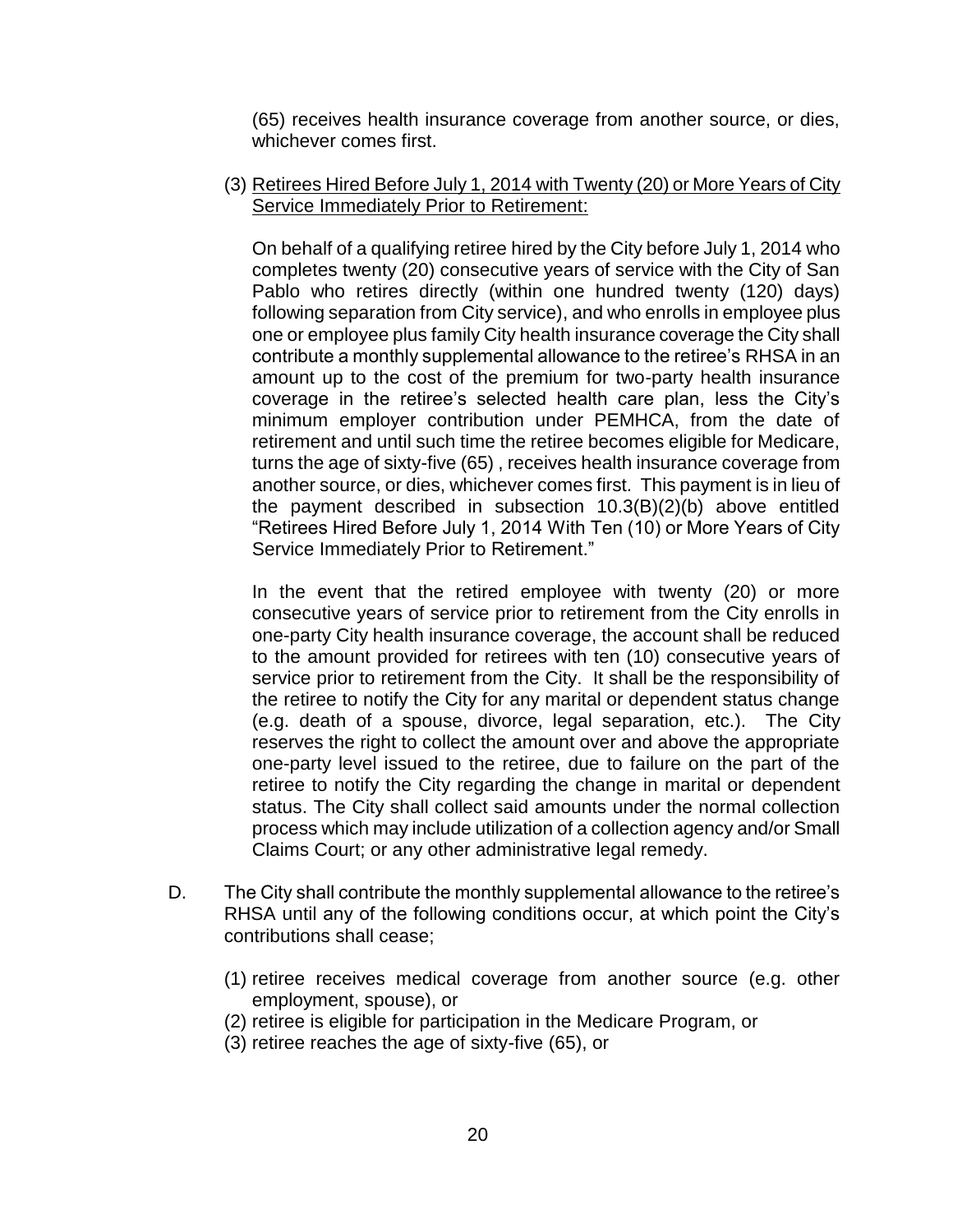- (4) retiree dies; If the retiree with at least twenty (20) years of service with the City immediately before retirement dies before the spouse or registered domestic partner (spouse or registered domestic partner at the time of retirement), the spouse or registered domestic partner may continue to receive the City contribution to the RHSA at the level afforded to retirees with at least ten (10) years of City service immediately before retirement until the spouse or registered domestic partner reaches the age of sixty five (65) or dies, whichever comes first.
- E. The City's obligation to pay the monthly supplemental allowance is conditioned upon a signed declaration under penalty of perjury, by the retiree and/or spouse or registered domestic partner on a form provided by the City once each year, that confirms the retiree and/or spouse or registered domestic partner is not enrolled medical or health insurance coverage or inlieu payments from another source during that same time period.
- F. To receive the monthly supplemental allowance for the calendar year of retirement, the retiree must file an initial eligibility form with the City at the time and in the manner prescribed by the City. For each subsequent calendar year, the retiree must file an eligibility form with the City by November 30th of the preceding year or at a later date prescribed by the City. City will terminate the monthly supplemental allowance until such time the declaration is received. The supplemental allowance shall resume on a prorated basis upon receipt of the required declaration. No retroactive payments shall be made.
- G. Should retiree lose coverage from the other source (employment, spouse), the monthly supplemental allowance will resume upon receipt of the required declaration, and will continue only until any of the above listed events (1-4) occur.
- H. Additionally, the City will provide an Optional Benefit Account to sworn and non-sworn employees hired before May 1, 1986 with twenty (20) consecutive years of service with the City of San Pablo who retire directly (within one hundred twenty (120) days) following separation) from City service, and who enroll in employee-plus-one or employee-plus-family City health insurance coverage once they reach age 65. This monthly amount will be equivalent to a Kaiser Supplement/Managed Medicare single party-rate at the time of retirement. This is inclusive of the City's required employer contribution to CalPERS for participation in PEMHCA. This amount is paid until death of the retiree.
- I. The City's contributions to the retiree's RHSA are subject to applicable Federal and State Income Tax regulations.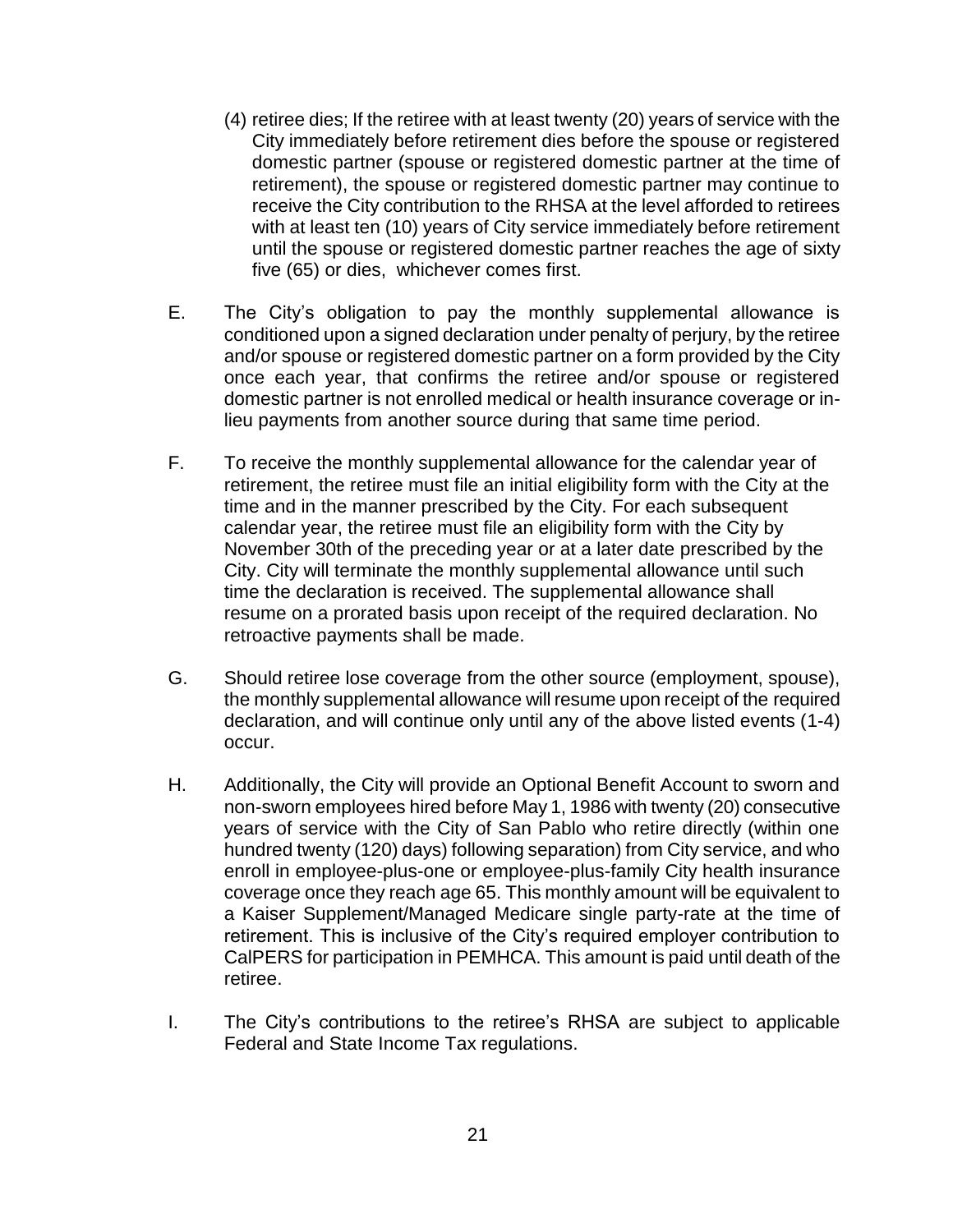- J. Definition of consecutive shall mean time served with the City regardless of an approved break in service.
- K. Both parties agree that should this benefit be inconsistent with CalPERS regulations, the City and the Association will meet and confer regarding required changes. Following such meet and confer process and agreement from the Association, appropriate changes to the Memorandum of Understanding (MOU) may be implemented.

#### <span id="page-21-0"></span>SECTION 9. SICK LEAVE

#### **9.1 Accrual**

Full-time, regular employees shall accrue sick Leave with pay at the rate of eight (8) hours per each calendar month of service. Effective January 1, 2018, full-time, regular employees shall accrue sick Leave with pay at the rate of six and two thirds (6.667) hours per each calendar month of service. Sick Leave shall not be considered as a privilege which an employee may use at his/her discretion but shall be allowed only in the case of purposes listed below.

Unused Sick Leave shall be accumulated at the rate of up to ninety-six (96) hours per year, with no maximum accumulation. Effective January 1, 2018, unused Sick Leave shall be accumulated at the rate of up to eighty (80) hours per year, with no maximum accumulation.

#### **9.2 Usage**

- A. Each full-time employee paid on a semi-monthly basis shall be allowed to use accrued Sick Leave with pay for the following reasons:
	- (1) Absence from duty due to exposure to a contagious disease where quarantine is required by a doctor;
	- (2) Diagnosis, care, or treatment of an existing health condition of, or preventative care for, an employee or any of the following of the employee's family members: child of any age or dependency status; parent; parent-in-law; spouse; registered domestic partner; grandparent; grandchildren; or sibling
	- (3) For an employee who is a victim of domestic violence, sexual assault, or stalking to: a) obtain or attempt to obtain a temporary restraining order or other court assistance to help ensure the health safety or welfare of the employee or his or her child; or b) obtain medical attention or psychological counseling; services from a shelter; program or crisis center; or participate in safety planning or other actions to increase safety.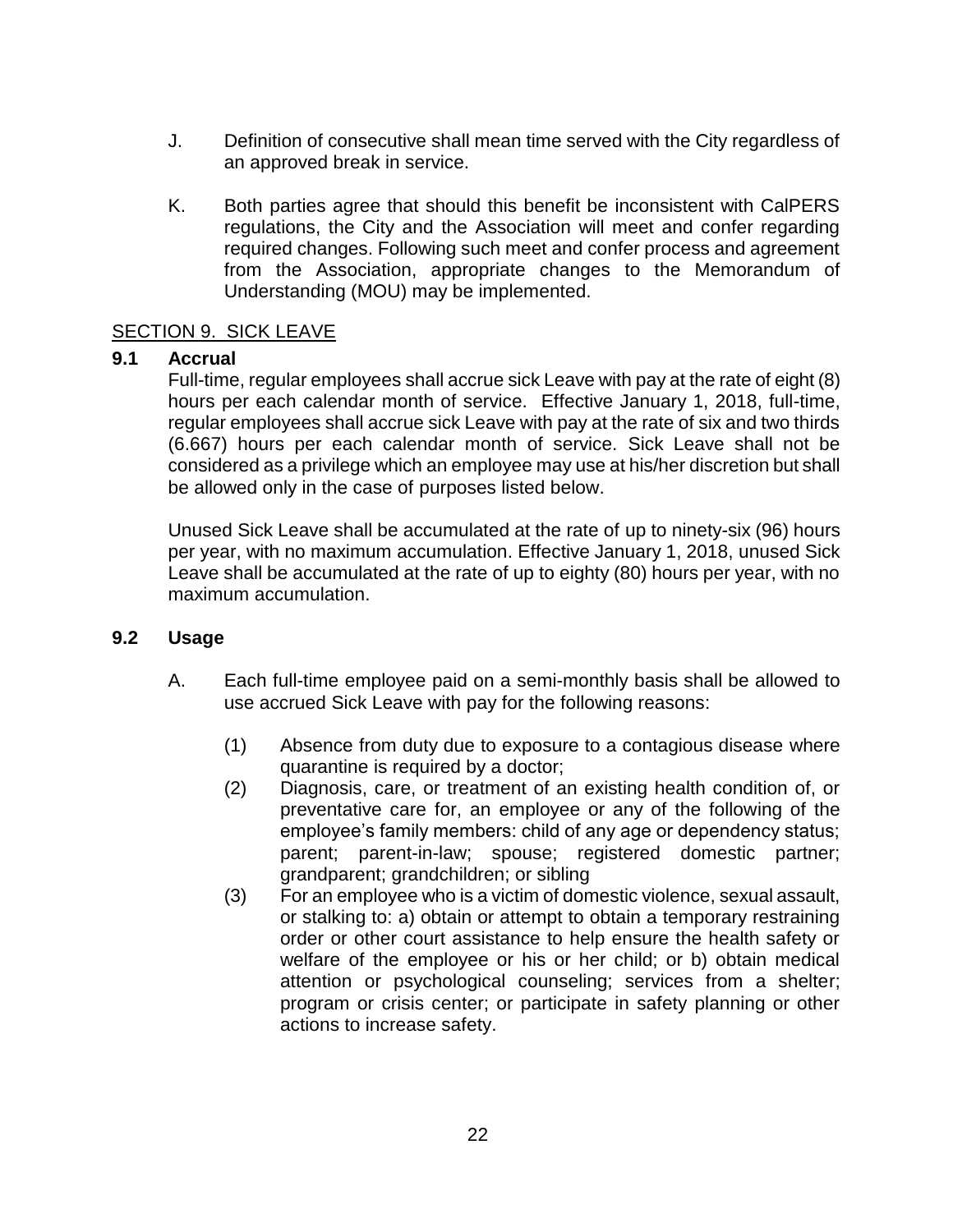Sick leave is provided as a form of insurance to protect the employee during times of illness or injury. It is not intended as a form of leave with pay to be used for personal or recreational purposes other than as provided herein, and shall have no cash value at separation.

- B. Any Safety employee who is receiving disability payments under the Workers' Compensation Act of California shall receive the difference between the disability payments under the Workers' Compensation Act and full salary during the first twelve (12) months or any portion thereof, and such payment shall not be deducted from the accrued Sick Leave.
- C. To request to use sick leave if the need for leave is foreseeable, an employee must give the immediate supervisor reasonable advance written or oral notice. If the need for sick leave is not foreseeable, the employee shall provide written or oral notice of the need for the leave as soon as practicable. For sick leave of an unforeseeable duration, if the employee is required to be absent on sick leave for more than one (1) day, the employee must keep the immediate supervisor informed each day as to the date the employee expects to return to work and the purpose of the leave.
- D. Employees must provide a medical professional's certification for any sick leave absence that occurs after the employee has used twenty-four (24) hours, or three (3) work days' worth of sick leave, whichever is greater, that involves the illness of the employee or family member. Employees who use paid leave to address issues related to domestic violence, sexual assault or stalking, and who cannot provide advance notice of their need for leave must provide certification of the need for leave within a reasonable time thereafter. In cases of absence due to contagious disease, the employee will be required to submit a written medical release before he/she may return to work. In cases of other absences, the employee may be required to provide City with a Fitness for Duty statement from his/her attending physician, or a physician appointed by the City, prior to returning to work.
- E. Upon depletion of accumulated Sick Leave, an employee may request Medical Leave of Absence without pay for a period not to exceed sixty (60) calendar days, subject to the approval of the City Manager. If the employee is unable to return to work at the end of this period he/she may request further unpaid medical leave, which shall be subject to the approval of the City Manager. If further leave is granted, an employee must notify the City of his/her intent to return to work no later than every thirty (30) days.
- F. Time off for employee illness shall be charged to Sick Leave and not to vacation or compensatory time off unless and until all available Sick Leave has been exhausted.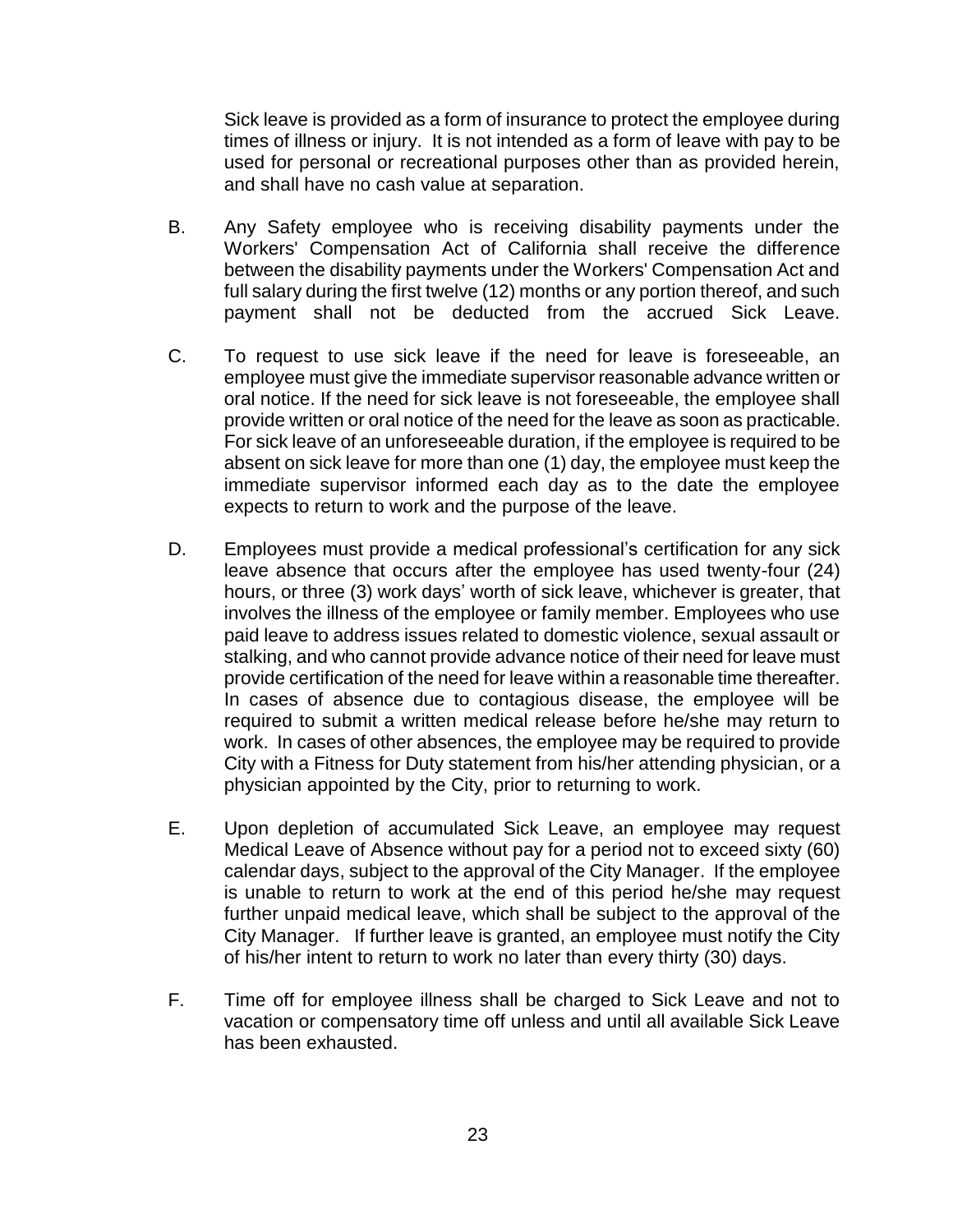G. Shift differential shall not be paid after thirty (30) calendar days of sick leave.

### **9.3 Sick Leave Incentive**

Between July 1, 2017 and December 31, 2017, as an incentive for excellent attendance records, full-time, regular employees who use less than three (3) days of sick leave (not including sick leave used concurrently with legally-protected leave of absence such as family medical leave) per year shall be credited with additional vacation hours at the end of the calendar year as follows:

| Used | <b>Vacation Hours Credit</b> |
|------|------------------------------|
| 0    | 30 hours                     |
| -1   | 20 hours                     |
| 2    | 10 hours                     |

The measurement period for the incentive plan year shall begin on January 1st and end on December 31st. New employees shall receive credit for sick leave incentive based on hire date as follows:

| <b>Hire Date</b> | 0 Used  | 1 Used  | 2 Used   |
|------------------|---------|---------|----------|
| Jan-Mar          | 30 hrs. | 20 hrs. | 10 hrs.  |
| Apr-Jun          | 20 hrs. | 10 hrs. | 5 hrs.   |
| Jul-Sep          | 10 hrs. | 5 hrs.  | 2.5 hrs. |
| Oct-Dec          | იი      | n۵      | იი       |

Effective January 1, 2018, the sick leave incentive benefit shall be eliminated.

#### **9.4 Sick Leave Sharing Plan for Catastrophic Illness or Injury**

The Association agrees to adhere to the sick leave sharing plan for catastrophic illness or injury guidelines outlined in Exhibit A.

#### **9.5 Use of Paid Leave Concurrently with PDL, FMLA and CFRA**

Employees are required to exhaust their accrued leaves concurrently with PDL/FMLA/CFRA leave to the same extent that employees have the right to use their accrued leaves concurrently with PDL/FMLA/CFRA leave, with two exceptions:

- A. Employees are required to use accrued compensatory time earned in lieu of overtime pursuant to the Fair Labor Standards Act; and
- B. Employees will only be required to use sick leave concurrently with FMLA/CFRA leave if the leave is for the employee's own serious health condition, including disability due to pregnancy, childbirth, or medical condition related to pregnancy.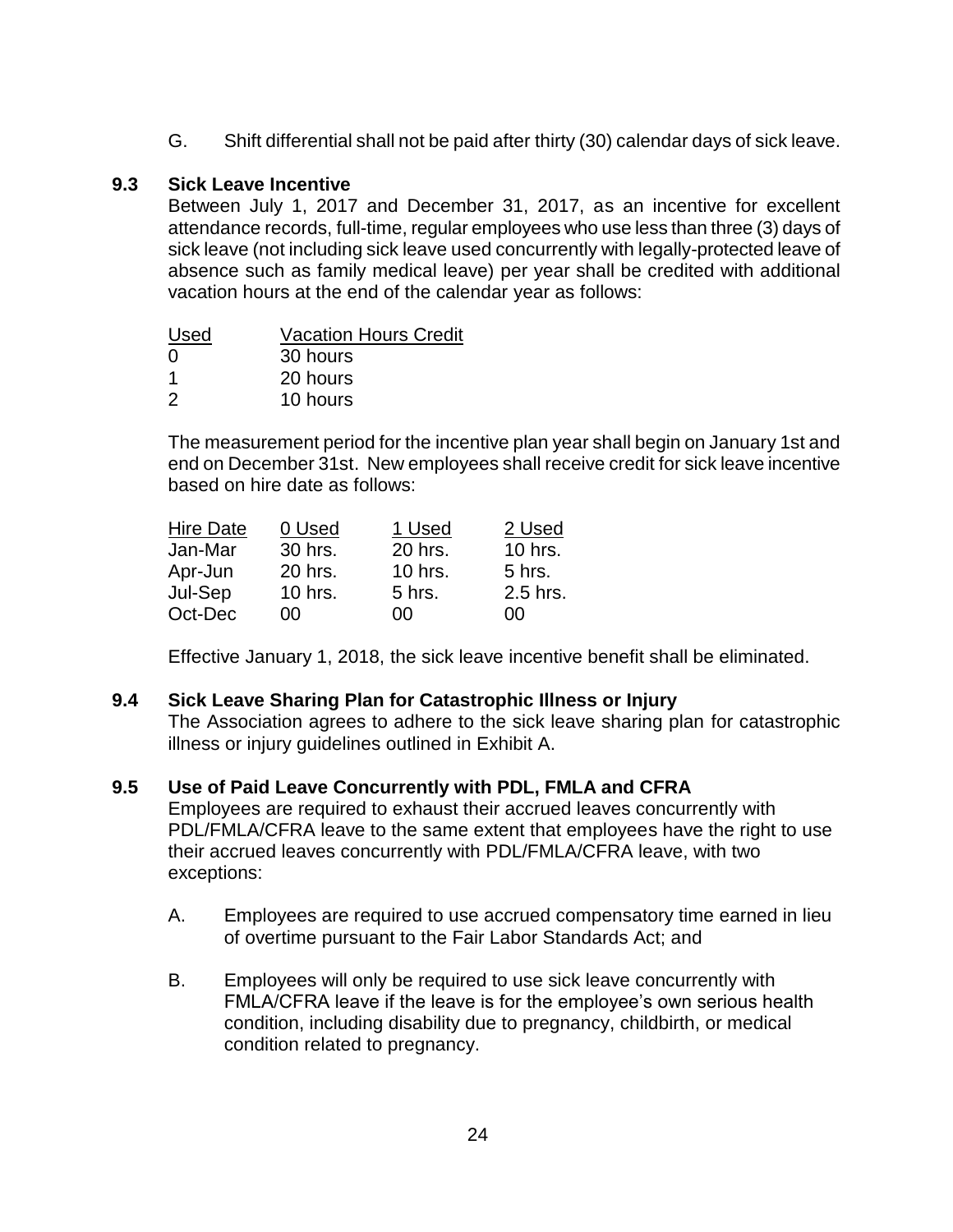C. Employees are not required to use paid leave during leave pursuant to a disability plan that pays a portion of the employee's salary while on leave, unless the employee agrees to use paid leave to cover the unpaid portion of the disability leave benefit.

If an employee does not have sufficient accrued paid leave to cover the entire duration of family care or medical leave, the balance of the leave taken after the exhaustion of paid leave time shall be on an unpaid basis.

#### <span id="page-24-0"></span>SECTION 10. VACATIONS

#### **10.1 Definition, Accrual and Cap**

Effective July 1, 2017 – December 31, 2017, all regular full-time employees represented by the Association shall earn Vacation Leave with pay on a pay period basis, in accordance with the following schedule:

| <b>Years of Service</b>         | <b>Number of Vacation Hours</b><br>per Pay Period (based on 24<br>pay periods per year) | <b>Number of Vacation</b><br><b>Hours per Year</b> |
|---------------------------------|-----------------------------------------------------------------------------------------|----------------------------------------------------|
| 1 day $-$ 3 years               | 3.33                                                                                    | 80                                                 |
| 3 years and 1 day - 10 years    | 5                                                                                       | 120                                                |
| 10 years and 1 day - 15 years   | 6.67                                                                                    | 160                                                |
| 15 years and 1 day - 16 years   |                                                                                         | 168                                                |
| 16 years and 1 day - 17 years   | 7.33                                                                                    | 176                                                |
| 17 years and 1 day - 18 years   | 7.67                                                                                    | 184                                                |
| 18 years and 1 day - 19 years   | 8                                                                                       | 192                                                |
| 19 years and 1 day - 20 years   | 8.33                                                                                    | 200                                                |
| 20 years and 1 day $-$ 21 years | 8.67                                                                                    | 208                                                |
| 21 years and 1 day $-$ 22 years | 9                                                                                       | 216                                                |
| 22 years and 1 day $-$ 23 years | 9.33                                                                                    | 224                                                |
| 23 years and 1 day $-$ 24 years | 9.67                                                                                    | 232                                                |
| 24 years and 1 day $+$          | 10                                                                                      | 240                                                |

Effective January 1, 2018, the above-listed vacation hours accrued per year shall increase by sixteen (16) hours, as follows: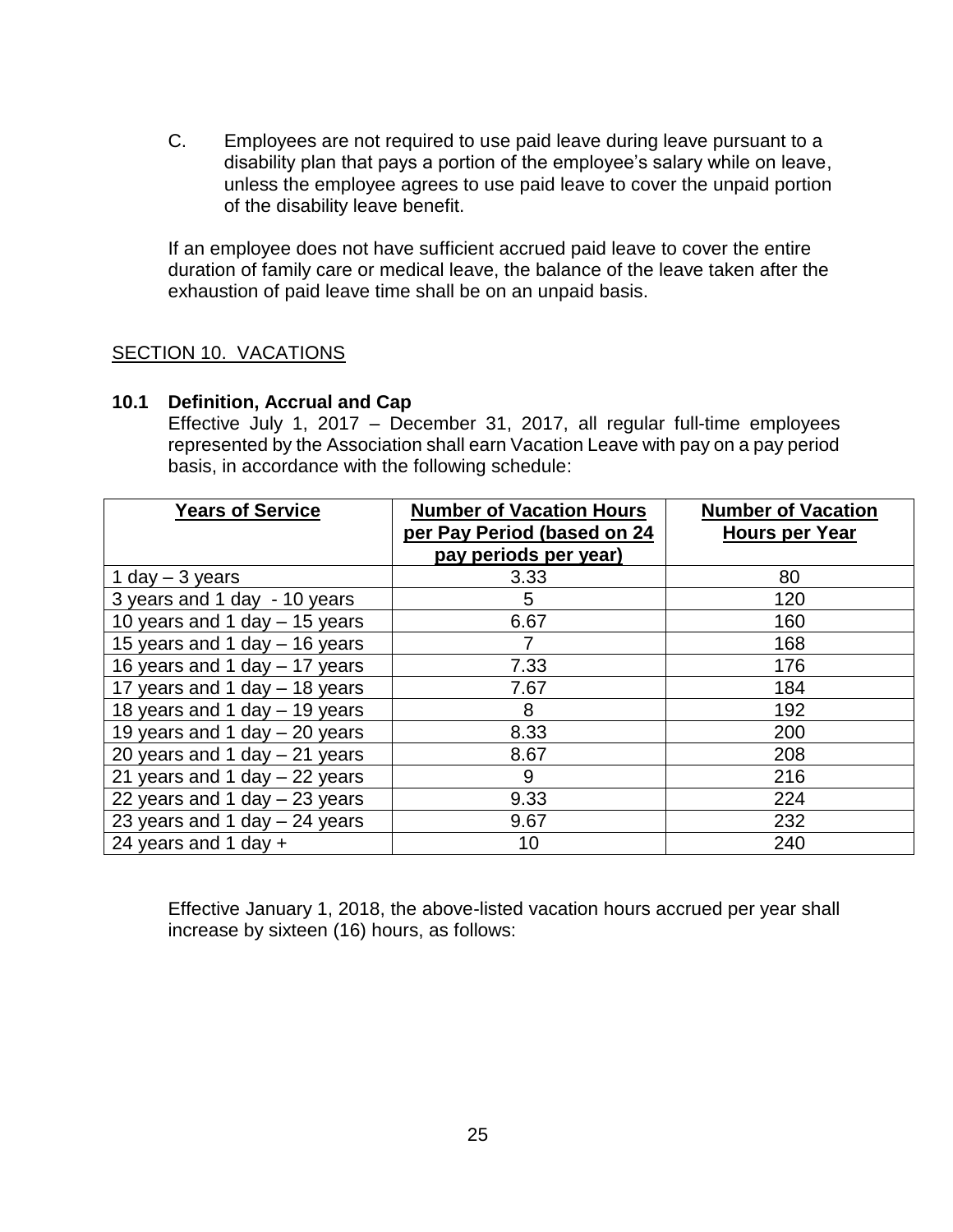| <b>Years of Service</b>         | <b>Number of Vacation Hours</b><br>per Pay Period (based on 24 | <b>Number of Vacation</b><br><b>Hours per Year</b> |
|---------------------------------|----------------------------------------------------------------|----------------------------------------------------|
|                                 | pay periods per year)                                          |                                                    |
| 1 day $-$ 3 years               | 4.00                                                           | 96                                                 |
| 3 years and 1 day - 10 years    | 5.67                                                           | 136                                                |
| 10 years and 1 day $-$ 15 years | 7.33                                                           | 176                                                |
| 15 years and 1 day $-$ 16 years | 7.67                                                           | 184                                                |
| 16 years and 1 day - 17 years   | 8.00                                                           | 192                                                |
| 17 years and 1 day - 18 years   | 8.33                                                           | 200                                                |
| 18 years and 1 day $-$ 19 years | 8.67                                                           | 208                                                |
| 19 years and 1 day $-$ 20 years | 9.00                                                           | 216                                                |
| 20 years and 1 day $-$ 21 years | 9.33                                                           | 224                                                |
| 21 years and 1 day $-$ 22 years | 9.67                                                           | 232                                                |
| 22 years and 1 day $-$ 23 years | 10.00                                                          | 240                                                |
| 23 years and 1 day $-$ 24 years | 10.33                                                          | 248                                                |
| 24 years and 1 day $+$          | 10.67                                                          | 256                                                |

Employees who work on an intermittent or seasonal basis, and all employees who work less than half-time, shall not be eligible for vacation leave.

While vacation time accrues from the first full calendar month of full-time employment, employees shall be required to have served the equivalent of six (6) months of continuous service with the City in order to be eligible to use annual vacation leave, except where approved in advance by the Chief or Commander; provided, however, if a regular employee separates from employment with the City before completion of six (6) months of service, he/she or his or her estate will receive pay for earned vacation time.

Vacation time off shall be determined by the Chief of Police, with due regard for the wishes of the employee and with particular regard for the needs of the service.

Employees will be permitted to accrue up to a maximum of the number of vacation hours that can be accrued over a two (2) year period based on the employee's total years of service as described in the chart above. No employee shall accrue more than the maximum vacation accrual amount without prior approval of the Chief of Police and the City Manager. Thereafter, employees who reach the maximum two (2) years vacation accrual and maintain said two (2) year accrual shall no longer accrue vacation until accrual is below the maximum balance of vacation hours that can be accrued in two (2) years based on the employee's years of service of two (2) years. Vacation accruals and balances are reflected on an employee's paycheck providing an opportunity to properly schedule vacation(s) and allow further vacation accrual. Should the City deny a requested vacation leave resulting in the employee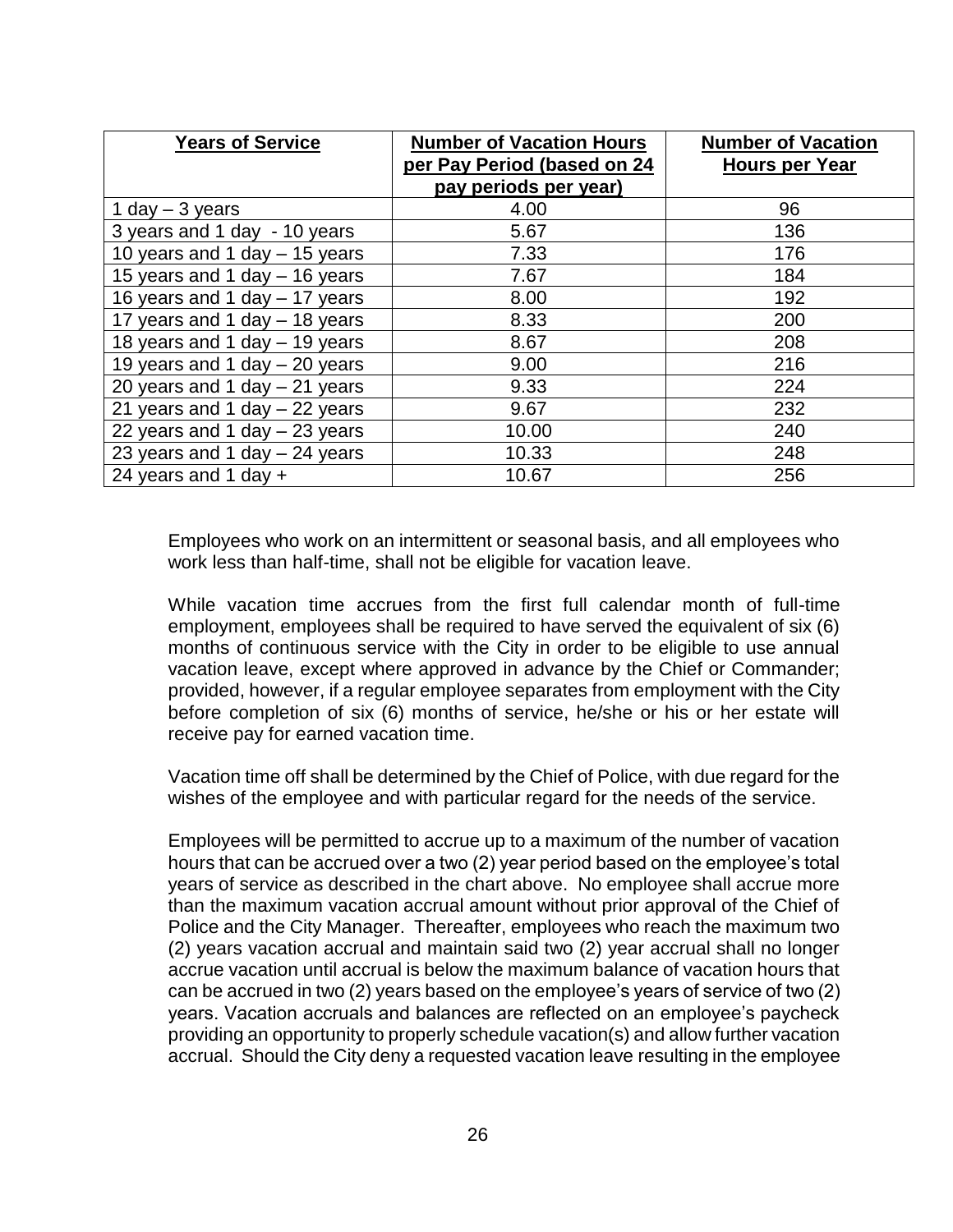exceeding the maximum vacation accrual cap, the City will cash out the denied amount of vacation.

Employees who separate from City employment shall be paid in a lump sum for all accrued, unused vacation leave. No such payment shall be made for vacation accumulated contrary to the provisions of these rules.

### **10.2 Vacation Usage**

The following procedures for vacation sign up shall apply:

- A. Vacation sign-ups shall be by seniority within classification.
- B. Vacation periods will begin the first Monday of the calendar year and will run for fifty-two (52) consecutive weeks. A vacation period will be seven (7) days, commencing on Monday and ending on Sunday.
- C. If an employee misses his/her vacation period(s) because of valid reason(s) as determined by the Commander, the Commander will reschedule the vacation with the employee.
- D. An employee transferring from one division to another will take vacation in periods available, and will not 'bump' another employee of lesser seniority.
- E. It shall be the employee's responsibility to ensure that he/she does not use more vacation time than has been earned in the previous calendar year without the approval of the Chief of Police.
- F. Vacation sign-up will begin on or before November 1, and will be completed by November 30, for the following calendar year. Each employee will be given a specific date and time to cause his/her name to be signed up. Employees opting to split their vacation will be given a second date and time after the completion of initial sign-up.
- G. Employees shall sign up for designated vacation periods only. An employee must sign for the entire period even though the entire period may not be used.
- H. The method for signing up for vacation periods shall be as follows:

When an employee's name reaches the top of the sign-up list, the employee shall have the option of signing up for his/her full vacation or signing up for a split vacation:

# **OPTION 1. FULL VACATION**

When an employee's name reaches the top of the sign-up list, the employee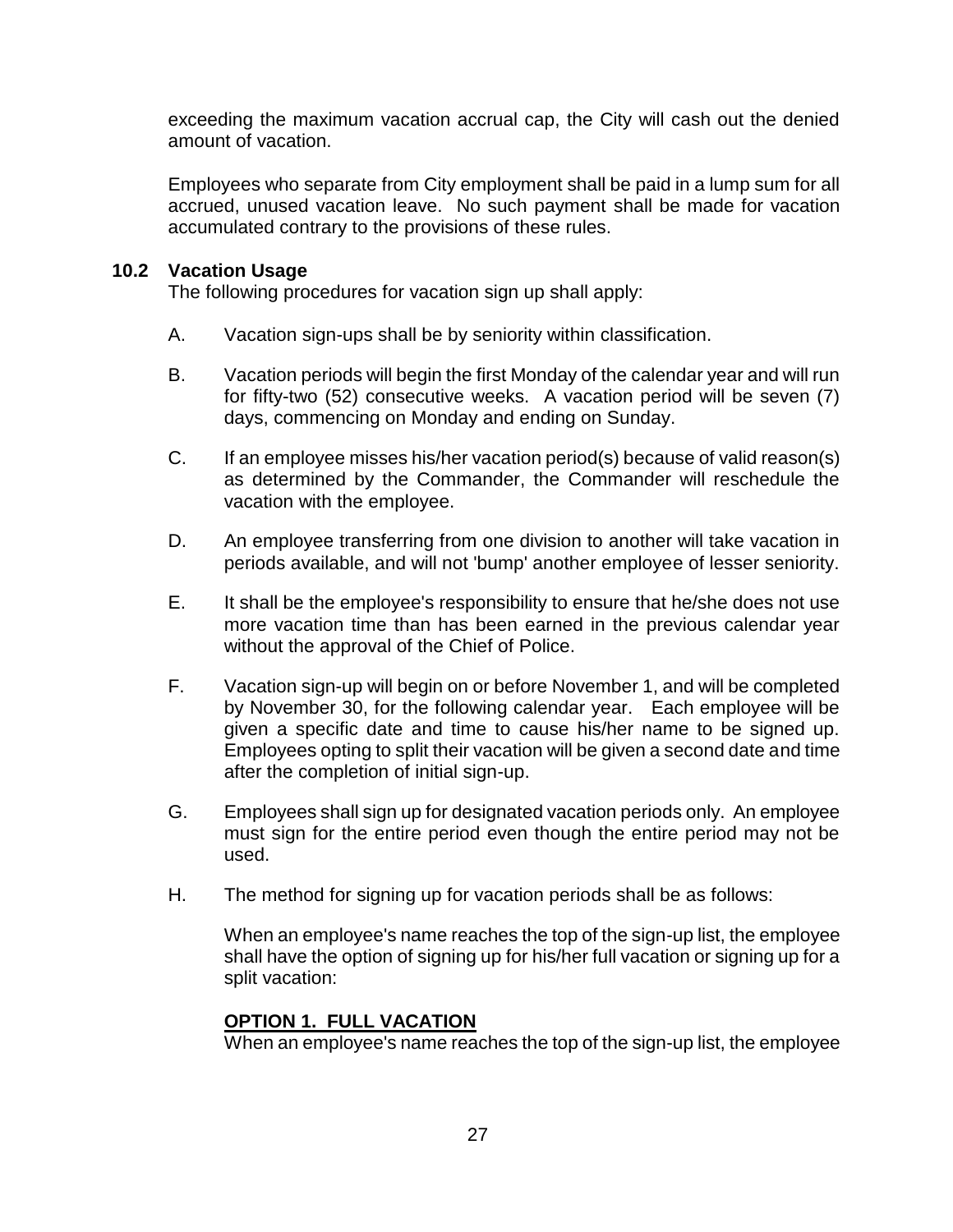will sign up for his/her entire vacation at one time. The employee shall cause his/her name to be signed up for consecutive vacation periods, utilizing all of his/her available vacation days. The employee's name will then be removed from the sign-up list.

# **OPTION 2. SPLIT VACATION**

Upon reaching the top of the sign-up list, the employee shall cause his/her name to be signed up for consecutive vacation periods utilizing that portion of his/her vacation intended to be taken. The employee's name shall then go to the bottom of the sign-up list. When the employee's name again reaches the top of the list, the employee shall cause his/her name to be signed up for consecutive vacation periods utilizing the remainder of his/her vacation time.

- I. There shall be separate sign-up lists and vacation schedules for each Division.
- J. No two supervisors in the same Division may sign up for vacation at the same time.
- K. When a Holiday falls within a vacation period, an essential employee shall have the option of receiving pay for having the Holiday time off instead of taking a vacation day during that vacation leave, for each Holiday therein. Extending the length of a vacation period shall be subject to approval of the Commander.
- L. After the Vacation Schedule is posted, an employee may change (or trade) vacation periods with the approval of the appropriate Commander.
- M. Vacation cash out in advance of separation from City employment is prohibited.

#### <span id="page-27-0"></span>SECTION 11. HOLIDAYS

#### **11.1 Holidays Observed**

The City shall observe the following fourteen (14) Holidays:

January 1 - New Year's Day January - Third Monday - Martin Luther King Birthday February - Third Monday - Presidents' Day May - Last Monday - Memorial Day July 4 - Independence Day September - First Monday - Labor Day October - Second Monday - Columbus Day November 11 - Veterans' Day November - Fourth Thursday and Friday -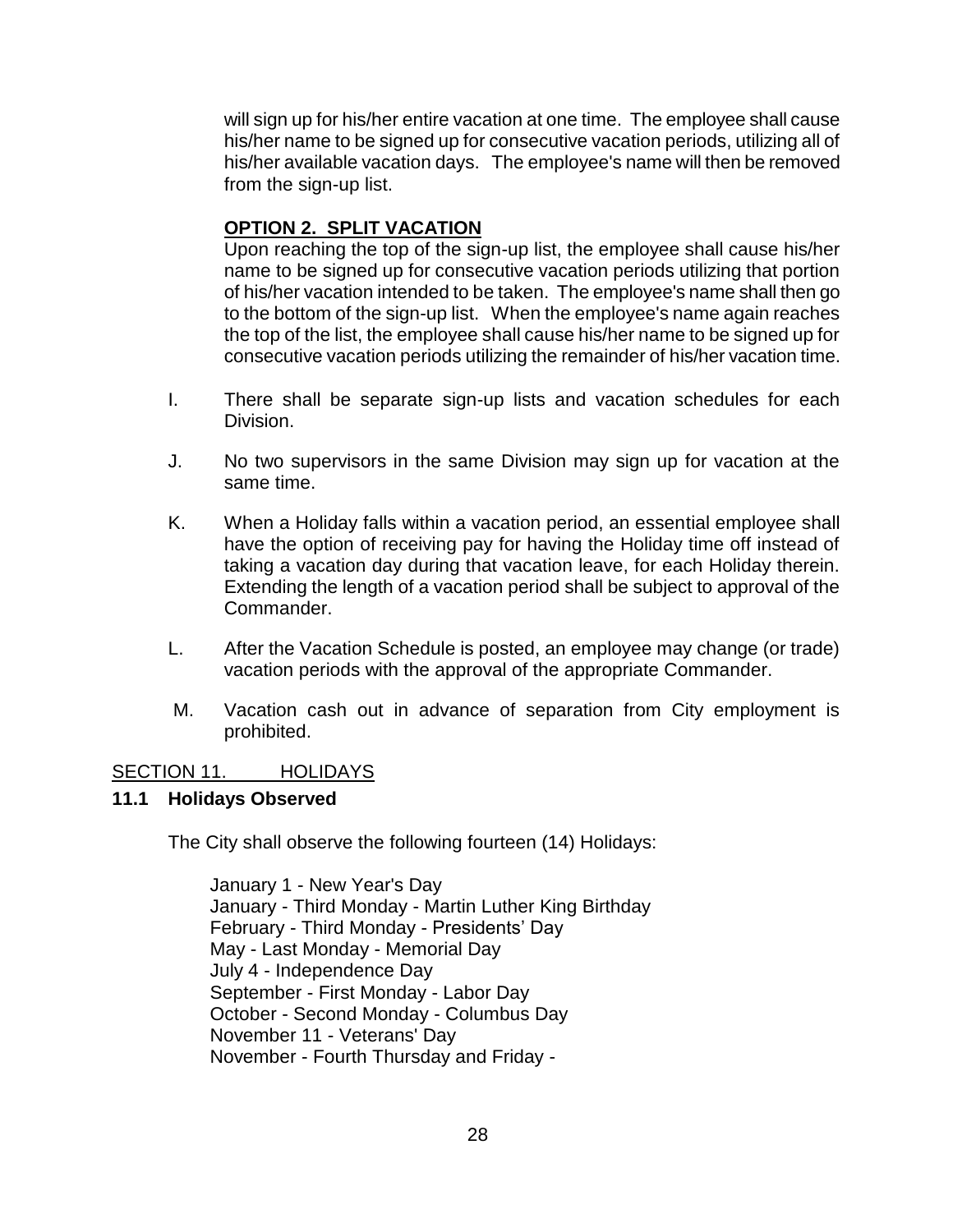Thanksgiving and the day after Thanksgiving December 24 - Christmas Eve Day December 25 - Christmas Day December 31 - New Year's Eve Day Floating Holiday - to be added to vacation time on an annual basis beginning each July.

New employees shall be credited a prorated amount of Floating Holiday hours based on hire date as follows:

| Hire Date            | <b>Hours Credited</b>          |
|----------------------|--------------------------------|
| Jul 1 through Sep 30 | 100% of floating holiday hours |
| Oct 1 through Dec 31 | 75% of floating holiday hours  |
| Jan 1 through Mar 31 | 50% of floating holiday hours  |
| Apr 1 through Jun 30 |                                |

The value of each holiday shall be ten (10) hours for employees assigned to the 4/10 work schedule, and twelve and one half (12.5) hours for employees assigned to the 3/12.5 work schedule.

#### **11.2 Unpaid Leave**

An employee on unpaid leave shall not accrue paid leaves (including sick leave, vacation, holiday pay or administrative leave) unless required by law.

#### <span id="page-28-0"></span>SECTION 12. BEREAVEMENT LEAVE

Upon death of an immediate family member (spouse, registered domestic partner, children/stepchildren (including foster children, legal wards, or children to whom the employee stands in loco parentis, regardless of age or dependency status), parents/stepparents (including a foster parent or legal guardian of an employee or the employee's spouse or registered domestic partner, or a person who stood in loco parentis when the employee was a minor child), brothers, sisters, grandparents, mother/father inlaw, spouse's grandparents, registered domestic partner's grandparents and grandchildren); bereavement leave with pay for a period not to exceed the employee's regularly scheduled workweek shall be granted. The employee shall inform the City of the name and relationship of the person who died.

#### <span id="page-28-1"></span>SECTION 13. FAMILY CARE LEAVE/PREGNANCY LEAVE

The City will adhere to the provisions of the Family Medical Leave Act of 1993 (FMLA); the California Family Rights Act (CFRA); and California Pregnancy Disability Leave (PDL) provided under the Fair Employment and Housing Act.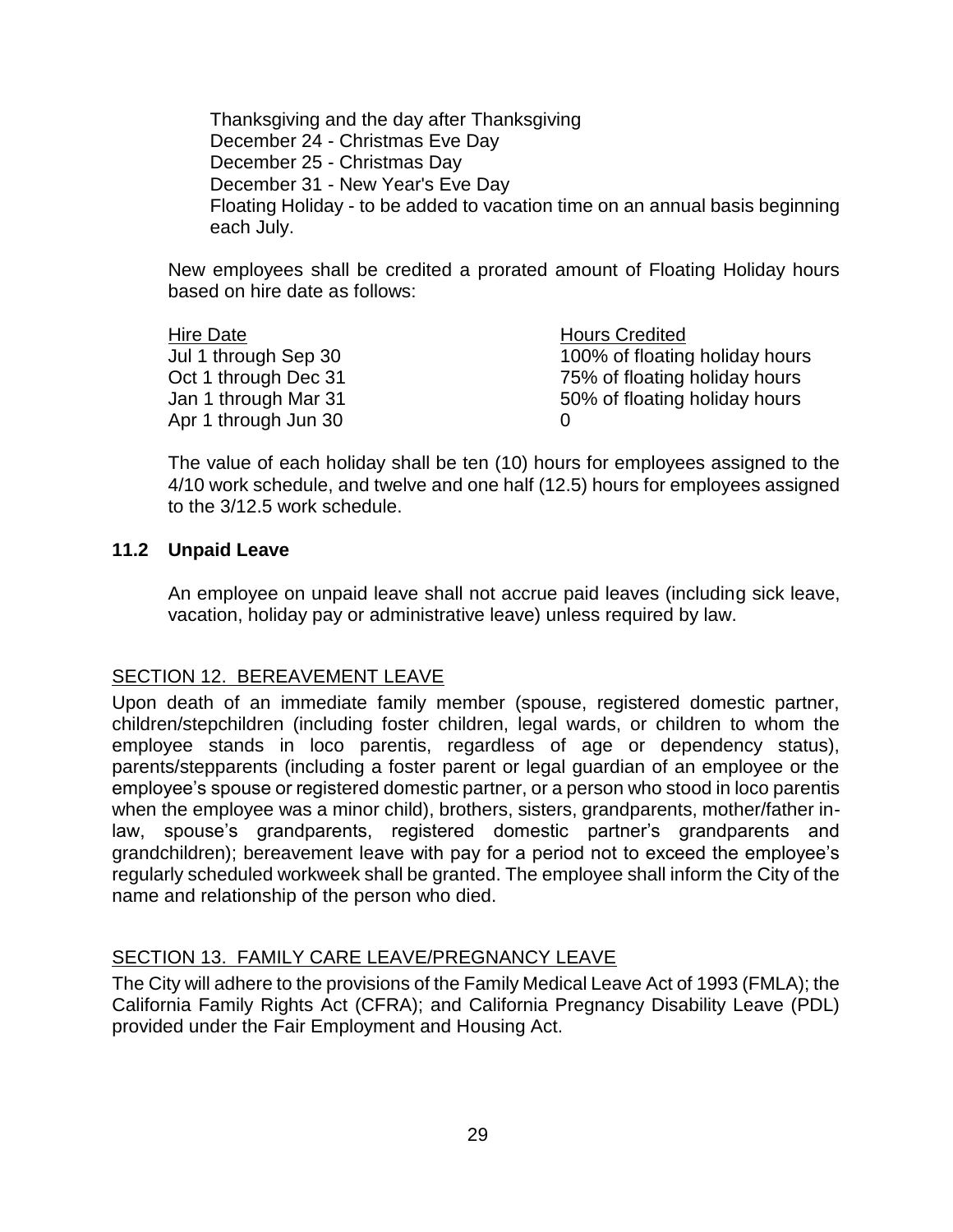#### <span id="page-29-0"></span>SECTION 14. UNIFORMS

- **14.1** All uniformed personnel shall be provided, on date of hire, an initial uniform consisting of five (5) pairs of pants, five (5) shirts, one (1) tie, one (1) hat and one (1) foul-weather jacket. Thereafter, the City shall provide uniform cleaning on an asneeded basis. The initial uniform and allocation may be modified by a change in dress code or uniform standards.
- **14.2** The City agrees to replace uniforms and uniform equipment for Sworn Employees which is worn out, damaged or stolen during duty hours or while stored at a City facility - providing that the employee made a reasonable effort to safeguard the uniform or equipment. Such replacement shall be within thirty (30) days of submission of the claim and related required reports to the Department.
- **14.3** The City will reimburse Commanders required to wear uniforms up to one hundred seventy five dollars (\$175.00) per calendar year for shoes or boots. The purchase of shoes or boots will be approved in advance by the Chief of Police.
- **14.4** The City shall provide and maintain required uniforms and safety equipment for regular full-time sworn employees, as outlined in Section 14. The City will report to CalPERS the monetary value for provision of all classic employees' City-provided uniforms as described above, on a semi-monthly basis. The uniform amount reported to CalPERS will be derived from the City's total fiscal year cost for providing the employee's uniforms and for the cost of maintenance, not to exceed one thousand two hundred dollars (\$1,200) per fiscal year, per employee.

The monetary value of uniforms shall not be reported to CalPERS for employees who are "new members" as defined by Government Code Section 7522.02(f).

#### <span id="page-29-1"></span>SECTION 15. CONSULTATION MEETINGS

Upon request by the Executive Board of the Association, the City Manager or designee shall meet with a quorum of the Board regarding matters of concern to the Association.

#### <span id="page-29-2"></span>SECTION 16. DEMOTION IN LIEU OF LAYOFF

An employee who is laid off may demote to a lower class in the same department for which he or she meets minimum qualifications and is capable of performing job specifications, providing the total Department seniority credits exceed the total Department seniority credits of one employee in the lower class. To be considered for demotion in lieu of layoff, an employee must notify the City Manager/Personnel Officer in writing, of his selection no later than seven (7) calendar days after receiving the notice of layoff pursuant to Personnel Rules in effect at the time of layoff.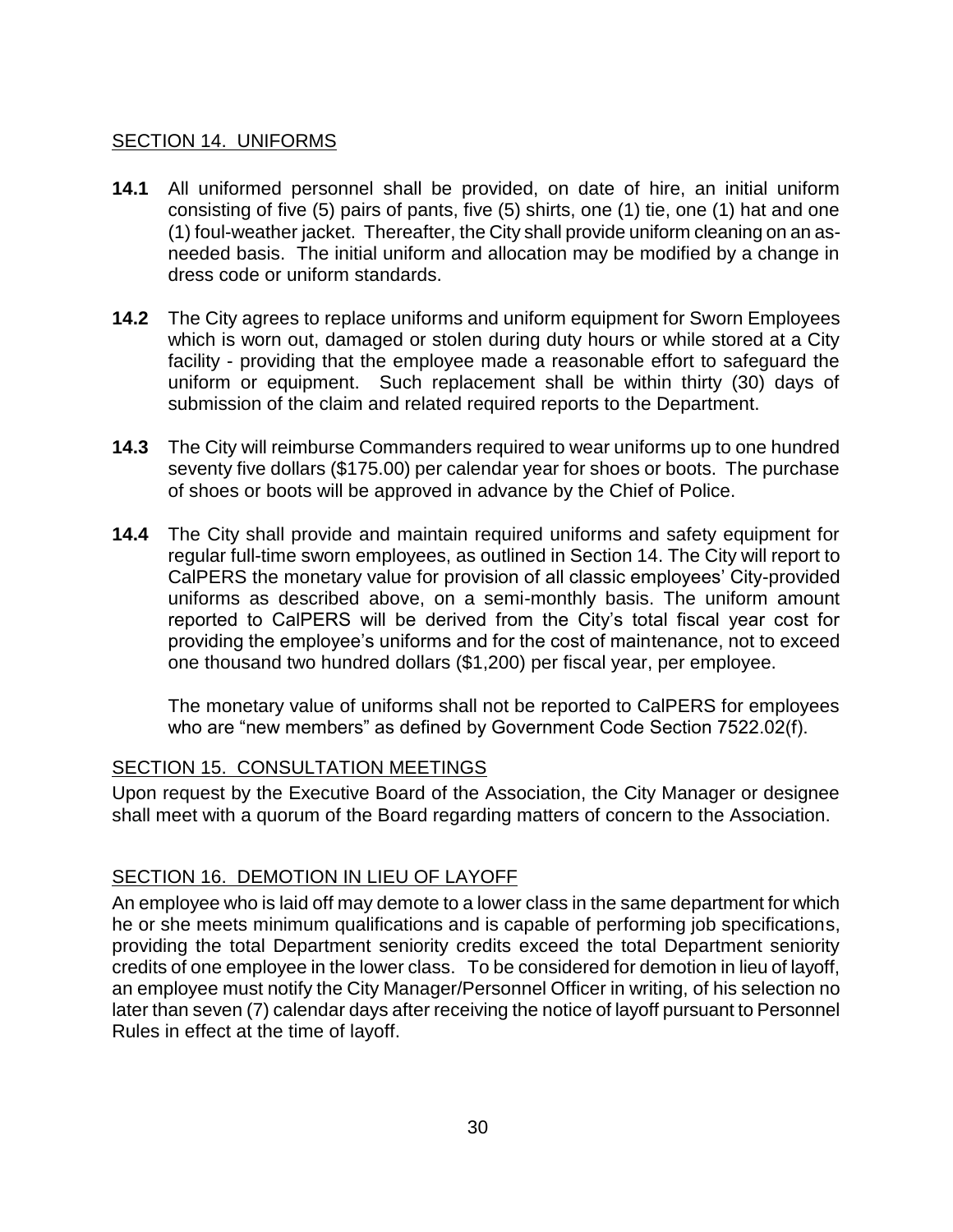# <span id="page-30-0"></span>SECTION 17. PUBLIC SAFETY OFFICERS PROCEDURAL BILL OF RIGHTS

The City recognizes the applicability of the Public Safety Officers' Procedural Bill of Rights (Government Code Section 3300, et seq.) as it exists or may be amended by the California State Legislature, to Sworn employees covered by this Agreement.

# <span id="page-30-1"></span>SECTION 18. PROBATIONARY PERIOD

The Probationary Period shall be twelve (12) months, including those hired as Lateral entries or promoted to an advanced level. A Lateral entry is a sworn Police Officer in possession of a P.O.S.T. Basic Certificate at the time of appointment and who formerly worked as a full-time police officer for another law enforcement agency.

# <span id="page-30-2"></span>SECTION 19. TEMPORARY LIGHT DUTY

It shall be a policy of the City and the San Pablo Police Department to encourage an injured or ill Officer or Sergeant to return to temporary light duty as soon as possible, following a Medical Release. The City and Department shall retain the right to evaluate and determine an employee's fitness for light duty.

# <span id="page-30-3"></span>SECTION 20. CONTINUATION OF PREVIOUS CONDITIONS

Other terms and conditions of employment unaltered by any other sections of this Agreement and set forth in Administrative Manuals, Personnel System Rules and Regulations, Ordinances, Resolutions, Administrative Directives and Police Department Rules and Regulations, Orders and Directives shall be continued for the term of this Agreement unless changed by mutual agreement.

# <span id="page-30-4"></span>SECTION 21. NEW CLASSIFICATIONS

In accordance with the provisions of Section 3505 of the Government Code of the State of California, the City agrees to meet and confer with the Association with regard to the wages, hours and other terms and conditions of employment of any newly created classification(s) appropriately included in the San Pablo Police Management Unit, as well as any resulting changes for employees in existing classifications with regard to wages, hours and other terms and conditions of employment.

# <span id="page-30-5"></span>SECTION 22. CONTENT, TERMS AND RECOMMENDATIONS

**22.1** If any Section or Section of this Memorandum of Understanding should be found invalid, unlawful or unenforceable by reason of any existing or subsequently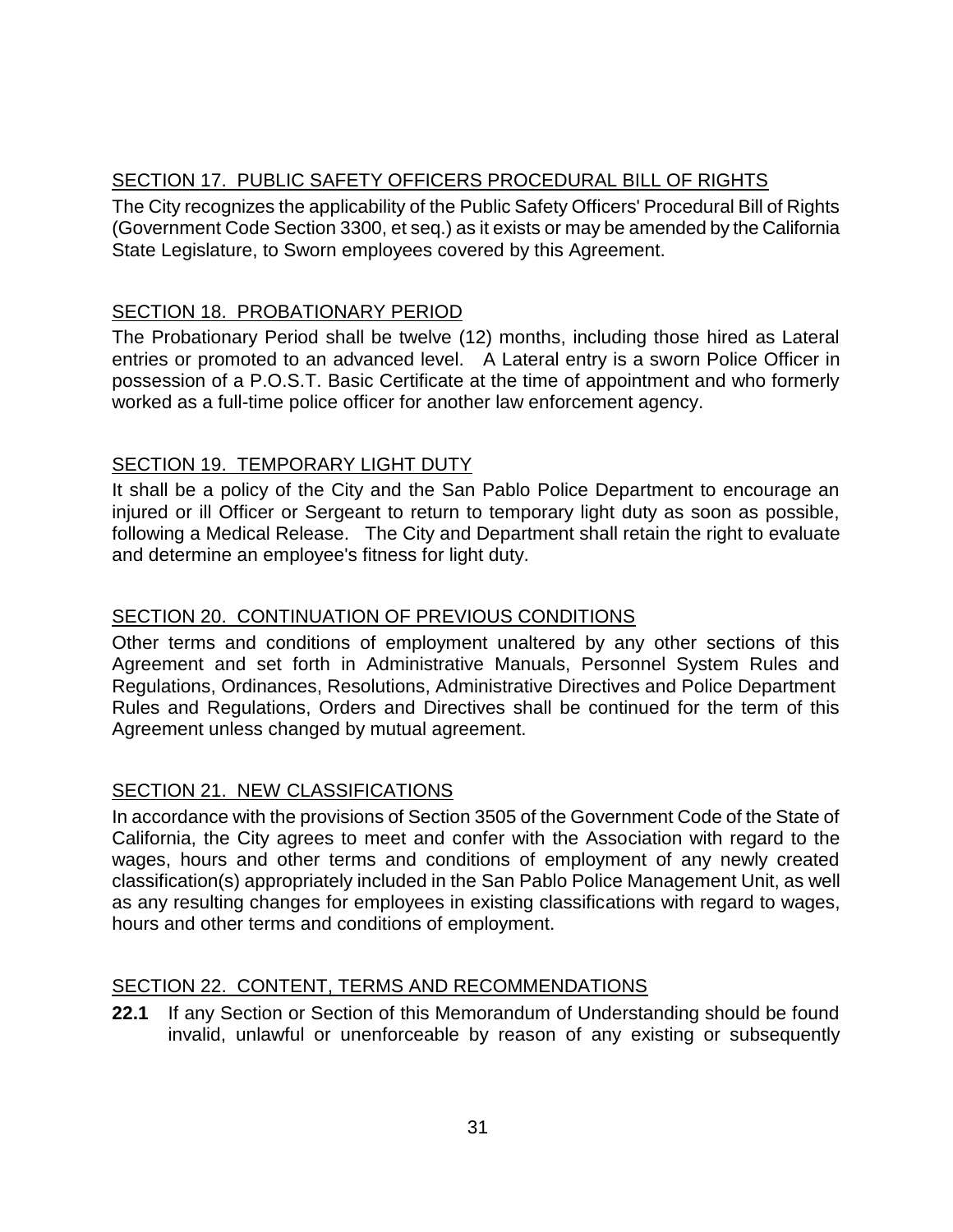enacted legislation, or by judicial authority, all other Sections and Subsections of this Memorandum shall remain in force and effect for the duration of this Memorandum. In the event of invalidation of any Section or Subsection, the City and the Association agree to meet within thirty (30) days for the purpose of renegotiating said Section or Subsection.

**22.2** It is agreed by the parties to this Agreement that any conflict between any Section or part thereof of this Agreement and any City or Departmental Rule, Regulation, Ordinance, Code, Resolution, Procedure or Practice existing as of the date of this Agreement or adopted thereafter, shall be resolved in favor of the provisions contained in this Agreement, unless such conflicting City or Departmental Rule, Regulation, Ordinance, Code, Resolution, Procedure or Practice was mutually agreed to by the City and the Association after the date of this Agreement.

# <span id="page-31-0"></span>SECTION 23. TERM OF AGREEMENT

- **23.1** This Memorandum of Understanding shall be effective except for any provisions of this Memorandum of Understanding which have been assigned other effective dates as hereinabove set forth, and shall remain in full force and effect to and including June 30, 2021.
- **23.2** This Memorandum of Understanding shall be extended on a month-to-month basis pending a new Memorandum of Understanding.
- **23.3** During the term of this Memorandum of Understanding, City agrees that it will not lock out employees and Association agrees that it will not engage in, encourage or approve any strike, slow-down or other work stoppage growing out of any dispute relating to the terms of this Memorandum of Understanding, recognizing with City that all matters of controversy within the scope of this Memorandum of Understanding shall be settled by established Grievance procedures. If there is a strike, slow-down or work stoppage, the employees who engage in such activity shall be subject to discipline up to and including discharge. The City may seek such remedies are available under the Law

#### **23.4 Existing Benefits**

<span id="page-31-1"></span>Existing benefits or beneficial practices, which are normally subject to meet and confer, shall not be modified without mutual agreement.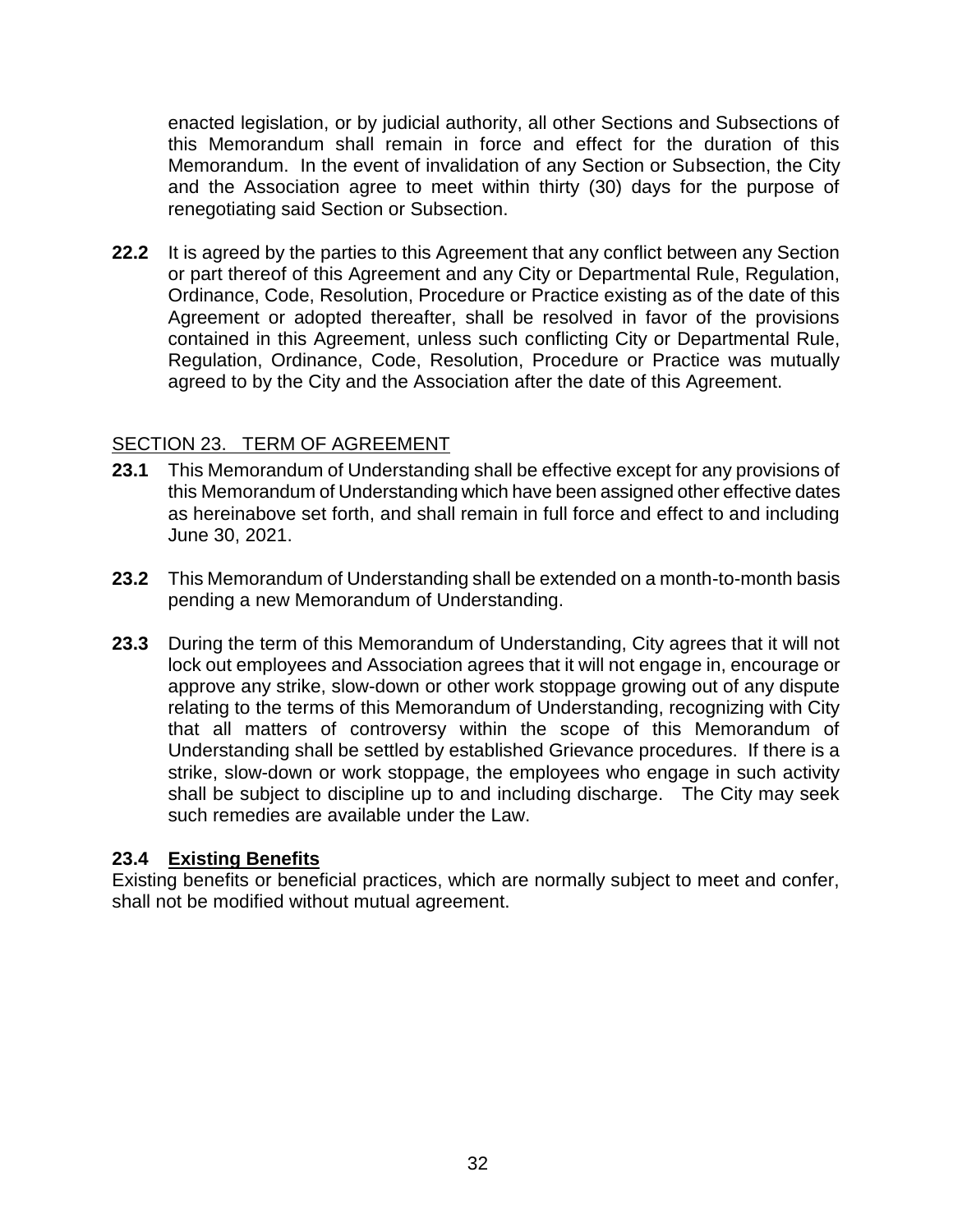### SECTION 24. SIGNATURES

The undersigned members of the City of San Pablo and the San Pablo Police Management Unit, having met and conferred in good faith, have reached agreement on the items contained herein and mutually agree to recommend to the San Pablo City Council and the General Membership of the Association that the terms of this Agreement be adopted.

# **SAN PABLO POLICE CITY OF SAN PABLO: EMPLOYEES ASSOCIATION**

John Noble, Rains Lucia **Reina Schwartz** 

Assistant City Manager

Kelly Sessions, Finance Director

Tina Gallegos Assistant to the City Manager

**Kelly Tuffo** Liebert Cassidy Whitmore

Date: Date: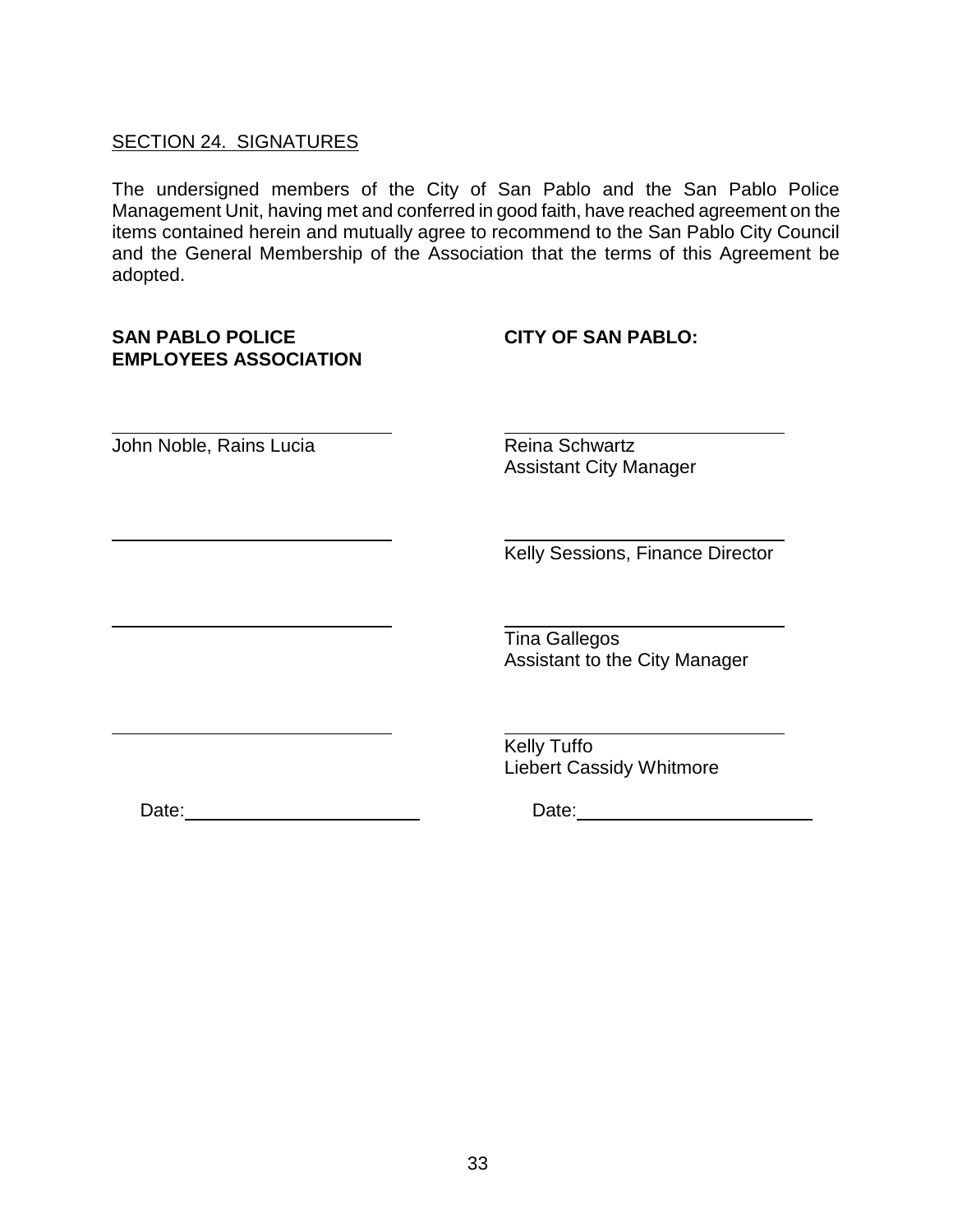# **EXHIBIT A**

#### **SAN PABLO POLICE EMPLOYEES' ASSOCIATION SICK LEAVE SHARING PLAN FOR CATASTROPHIC ILLNESS OR INJURY**

#### **REOPENER FOR NEW POLICY**

Upon request from the City, the Association agrees to reopen this policy. The City shall provide the Association with the opportunity to meet and confer over proposed changes to the policy and accompanying form which are within the scope of bargaining.

#### **PURPOSE**

This sets forth the procedure for an Association member to receive a catastrophic leave of absence of up to a total of thirty (30) working days donated sick leave in increments of eight (8) hours and to use donated sick leave days in the event of his/her own catastrophic illness or injury or that of a member of his/her immediate family that requires the employee's care. An employee is eligible for Catastrophic leave only when the employee has exhausted all paid leave available to him or her.

#### **DONOR/RECIPIENT QUALIFICATIONS**

A catastrophic illness or injury is the inability of the employee or the employee's immediate family member by City policy (i.e. spouse, children, parents) to work, attend school, or perform other regular daily activities due to a life threatening illness or a severely incapacitating injury or illness, which will require the employee's absence for more than a one (1) month period.

- A. Medical certification from a physician is required. If leave is for a family member, the medical certification must indicate that employee's attendance with the family member is required.
- B. Only full-time employees who have at least one (1) year of City service and have passed probation shall be eligible to participate in the program.
- C. Requests for donations shall be made in writing, using the Application for Catastrophic Leave Form. The completed form must be submitted to the Supervisor who, upon verification of the illness or injury, shall submit the request to the Police Chief, for approval.
- D. The recipient must exhaust all available paid leave balances, prior to using catastrophic leave. When the physician's statement and leave balances indicate the probable exhaustion of balances within two (2) pay periods, the Police Chief may approve the solicitation and acceptance of leave donations prior to all balances being exhausted, so that time donated may be utilized immediately upon exhaustion of the employee's leave balance, but not before.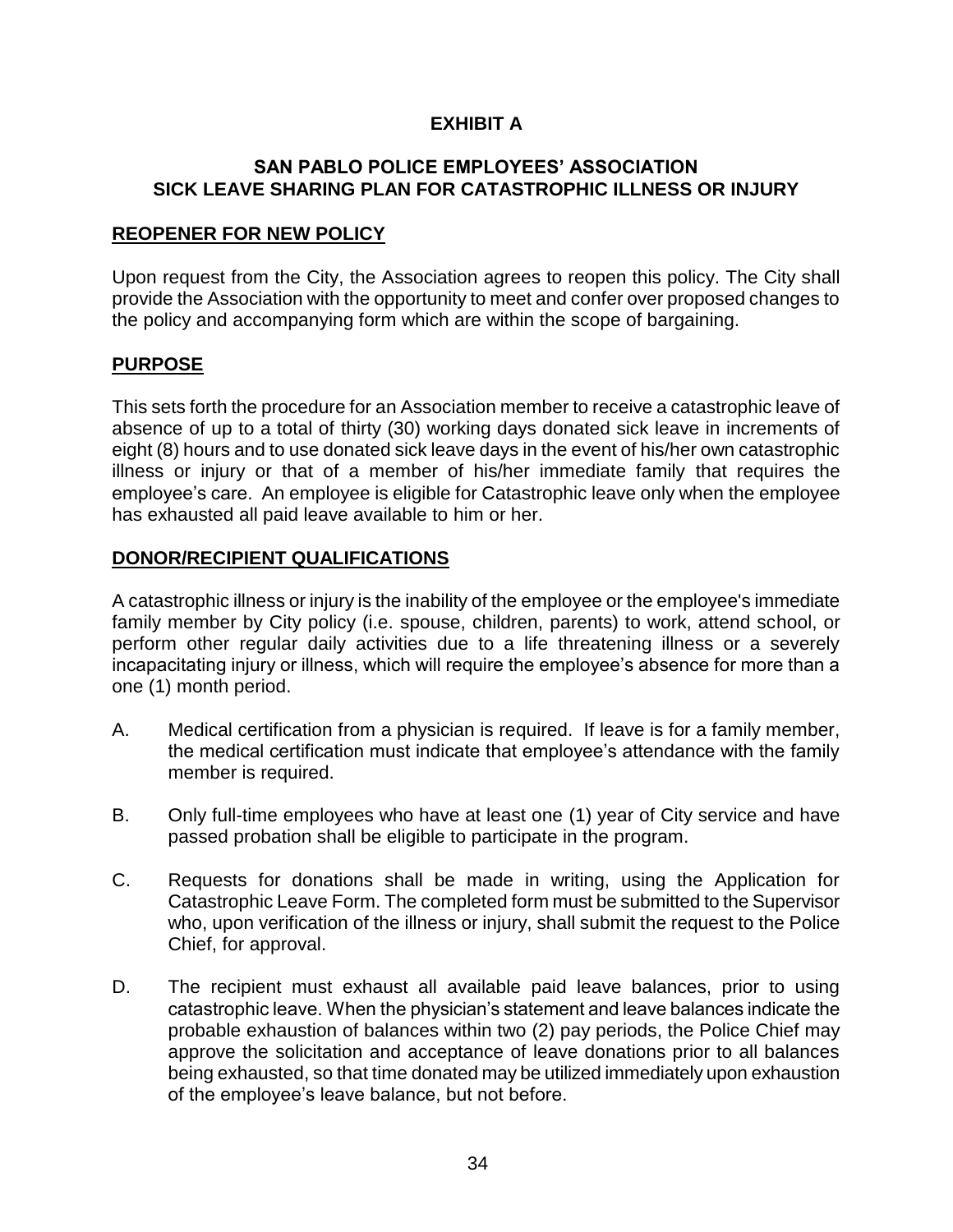E. Catastrophic leave use shall not count toward completion of promotional probation or completed pay periods for the annual step increase eligibility.

# **DONATIONS**

- A. All donations of sick leave shall be in increments of eight (8) hours and shall be considered a gift.
- B. Donations shall be limited to five (5) days per donor.
- C. Employees wishing to donate sick leave account accruals to the recipient employee must maintain at least ten (10) days of sick leave account accruals (eighty (80) hours). Employees with less than ten (10) days of sick leave balance shall not be allowed to donate sick leave accruals.
- D. Nothing in this policy shall be construed to modify the employment relationship between the City and the receiving employee, or to restrict the City's management rights. This section shall not modify existing City rules, policies or agreements regarding unpaid leave of absence or family leave.
- E. Donation of sick leave to a recipient employee shall not be construed as sick leave used by the donor employee in the calculation of the excellent attendance bonus or viewed upon as sick leave usage in any evaluation or disciplinary action.

# **PROCEDURE**

- A. Employee participation in this program as a donor or recipient is voluntary. Under no circumstances shall any employee be pressured into participating by donating time from their sick leave bank.
- B. The employee shall submit an Application for Catastrophic Leave Form to the Supervisor for verification, who will forward it to the Police Chief for review and approval. The request shall include:
	- (1) Sufficient reasons why said leave qualifies as catastrophic;
	- (2) Medical certification from a physician that:
		- a) Confirms need for employee's own use; or
		- b) Medical certification that employee's attendance with the family member is required; and
		- c) Estimated date of return to work.
- C. Upon approval of a request for donations, at the employee's request, a notice is posted regarding the eligible employee's need for donations via email.
- D. Donors shall submit a signed and approved Catastrophic Leave Donation Form.